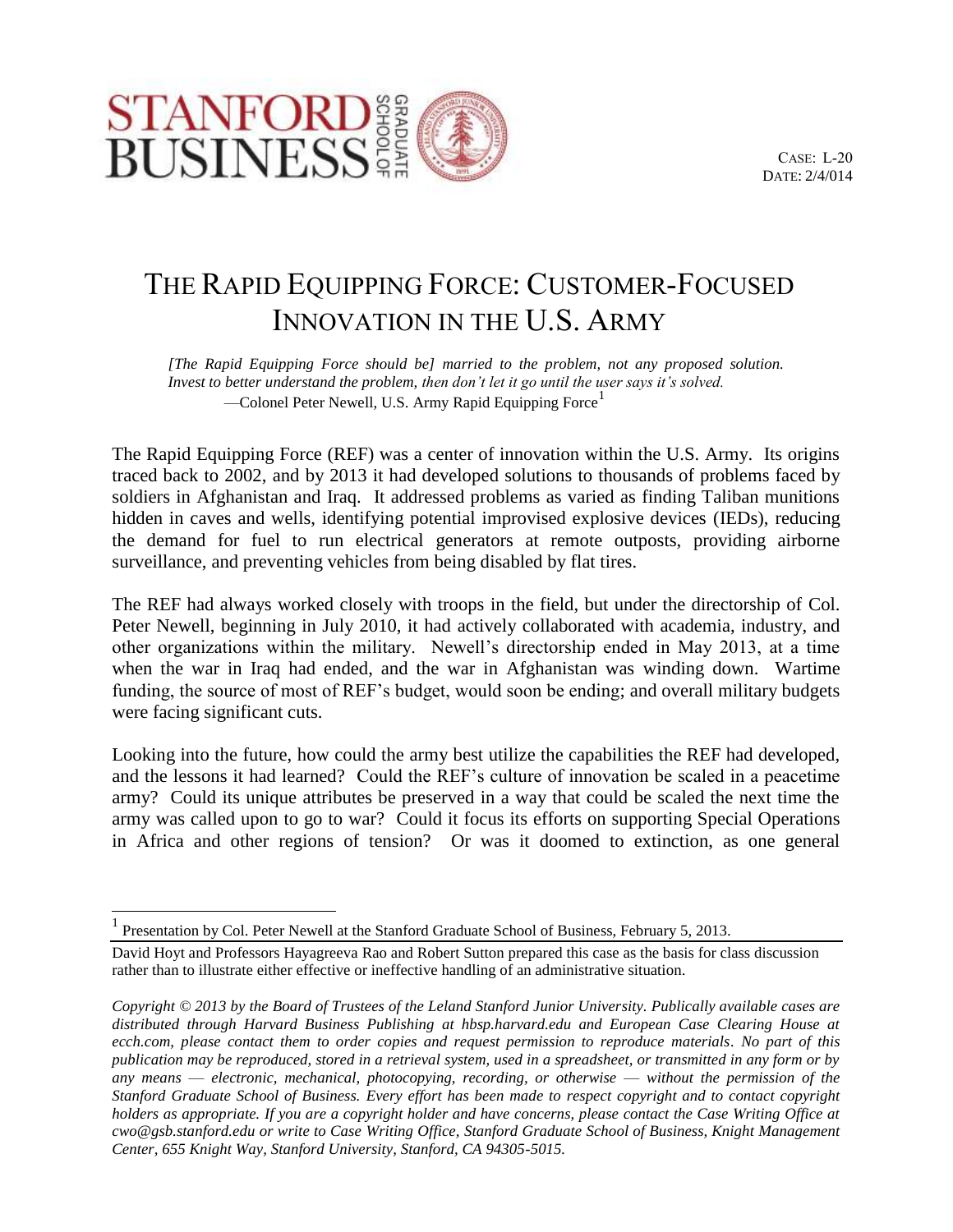prophesied, saying "I think that we'll get rid of the REF. I think the bureaucracy will eat the  $REF$ ."

## **ORIGINS OF THE REF**

Col. Bruce Jette was a man of many talents. He was an army armor officer, a scientist with a PhD in solid state materials science from the Massachusetts Institute of Technology (MIT), and a certified military acquisitions officer. On September 11, 2001, he was deputy director of an organization working on designing the future army. When the war in Afghanistan began, he also served as a consultant to the Vice Chief of Staff of the Army (VCSA), $3$  the army's number two officer, in effect, its chief operating officer. Jette met weekly with the VCSA, who would assign problems that Jette would try to address with creative, innovative solutions.

# **It Started With a Bet**

One day in the spring of 2002, Jette found a newspaper in the VCSA's office, opened to a photo of a soldier throwing a grappling hook into a cave to clear booby traps. As Jette recalled, "the Vice says, 'Look, Bruce, brave soldier.' And I said, 'Yes, sir. Brave soldier, stupid army.'" In addition to being a four-star general, and the second highest ranking officer in the service, the VCSA was also a large, physically imposing man. Jette continued, "He bristled and said, 'What are you talking about?' I said, 'We can do better than that. They've been using that since the Peloponnesian War.<sup>4</sup> We could use something like robots." The VCSA said that he had already checked with people in the Pentagon, who said it could not be done. Jette's response challenged this belief, and "that's when I made a bet I didn't know I was making." He replied, "Of course it can." The VCSA told him to do it, and to come back in 90 days with results from Afghanistan.

The Taliban used mountain caves for protection and to store equipment. Clearing these caves was dangerous work for the U.S. Army—not only might they encounter armed Taliban, but the caves might be booby-trapped. When soldiers stood in the bright sun and looked into a dark cave, they could not see what was inside—but anyone inside could clearly see them. Despite advances in technology, they were using methods that had been used by armies from before Christ—before entering, they threw grappling hooks into a cave, then pulled them out to catch trip-wires and explode bombs.

This approach had many problems. It required the soldier to stand at the cave opening in order to throw the grappling hook, then quickly duck for cover after releasing it. The hook might not catch and could then trigger a booby-trap device. Soldiers had to enter the cave without knowing the cave's layout, or what was inside. Many caves were filled with old Russian munitions, which had been left in the caves after the Afghan-Russian war when Afghans removed them from wooden crates in order to use the wood. Shrapnel from explosives triggered by a grappling hook might injure soldiers outside. The caves might be shallow, and a grenade thrown inside to clear the cave might bounce off the back wall and come back out, or might explode munitions near the cave entrance, again threatening the soldiers.

<sup>&</sup>lt;sup>2</sup> Quotations are from interviews with the author (Hoyt), unless otherwise specified.

<sup>&</sup>lt;sup>3</sup> See **Exhibit 1** for a glossary of acronyms used in this case study.

<sup>4</sup> The Pelopennesian War was fought from 431 to 404 BC.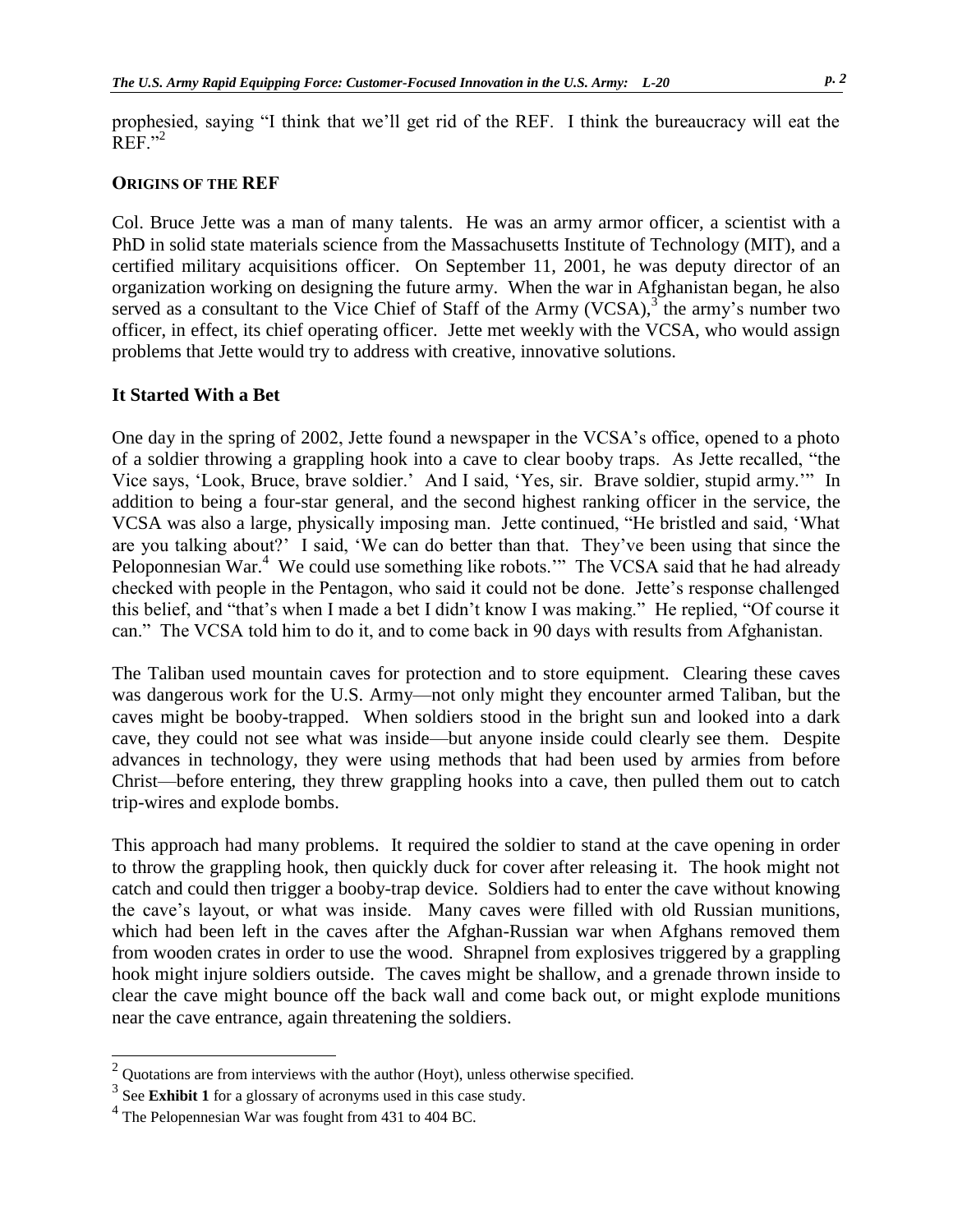In short, it would greatly benefit soldiers if they could see inside a cave, without having to personally enter it.

#### **The First Project**

When Jette made his bet, he had no office, program, money, staff... nor robots. With a big project, and little time, he borrowed people that he had worked with before, whom he trusted to work without close supervision. The army robot program, such as it was, consisted of one major, who had been a ranger before sustaining an injury. When the major reported for his next assignment, and was told to choose a desk, the best desk in the room was labeled "robotics" thus, becoming the army's robotics department. Fortunately for Jette, he happened to be a smart, effective member of the new team. The project became known as Rapid Integration of Robot Systems (RIRS).

With little time, a small team, and just \$750,000, Jette surveyed the available robotic programs. The Defense Advanced Research Projects Agency (DARPA) had done extensive work on robots that could work in many environments, offering a potential solution. However, the control electronics filled the bed of a pickup truck. This would not work in Afghanistan, where, in Jette's words, "they drop you off at the back end of a helicopter and fly away. Wherever you're going, you're carrying everything you've got." To get to each cave, soldiers had to climb up or down a mountain, then climb back, and repeat the process for each cave. Each team of soldiers could clear about two caves in a day. If they were to use a robot, it (and its control electronics) would have to be carried by soldiers up and down steep mountains in order to reach the Taliban caves.

Earlier in his career, Jette had been a manager in a program called Land Warrior, responsible for developing electronics that future soldiers would wear for navigation, communication, and other functions. When Jette was assigned to it, the program was far behind schedule and over budget. He turned the design over to an engineering and scientific consulting firm, Exponent, that quickly completed the Land Warrior electronics. When challenged to make compact electronics for the new robot, Jette again contracted with Exponent, which modified the land Warrior electronics to control the robot. The first version of the robot electronics was a wearable computer about four inches square and three inches thick, combined with a helmet display so that a soldier could drive and monitor the robot while keeping both hands on his weapon.

The team went to Afghanistan with its "PackBot," intending to join units going on missions to clear caves. After some initial skepticism, the RIRS team was included on a mission, but told to stay out of the way until it was time to use the robots. They cleared five or six caves in the first mission, about double the normal number. The next time this unit went out, the leader called the team and said they could have some helicopter seats, as long as they brought the robots. They cleared about 15 caves in a day and a half. As Jette recalls the third mission, "they said, 'Well, you can come along, but stay out of the way of the guys with our robots.'" On the fourth mission, the unit told the RIRS team that they were taking the robots on the mission, but did not have room on the helicopter for Jette and his men. Jette signed the robots over, and headed home to brief the VCSA—just beating the 90-day deadline.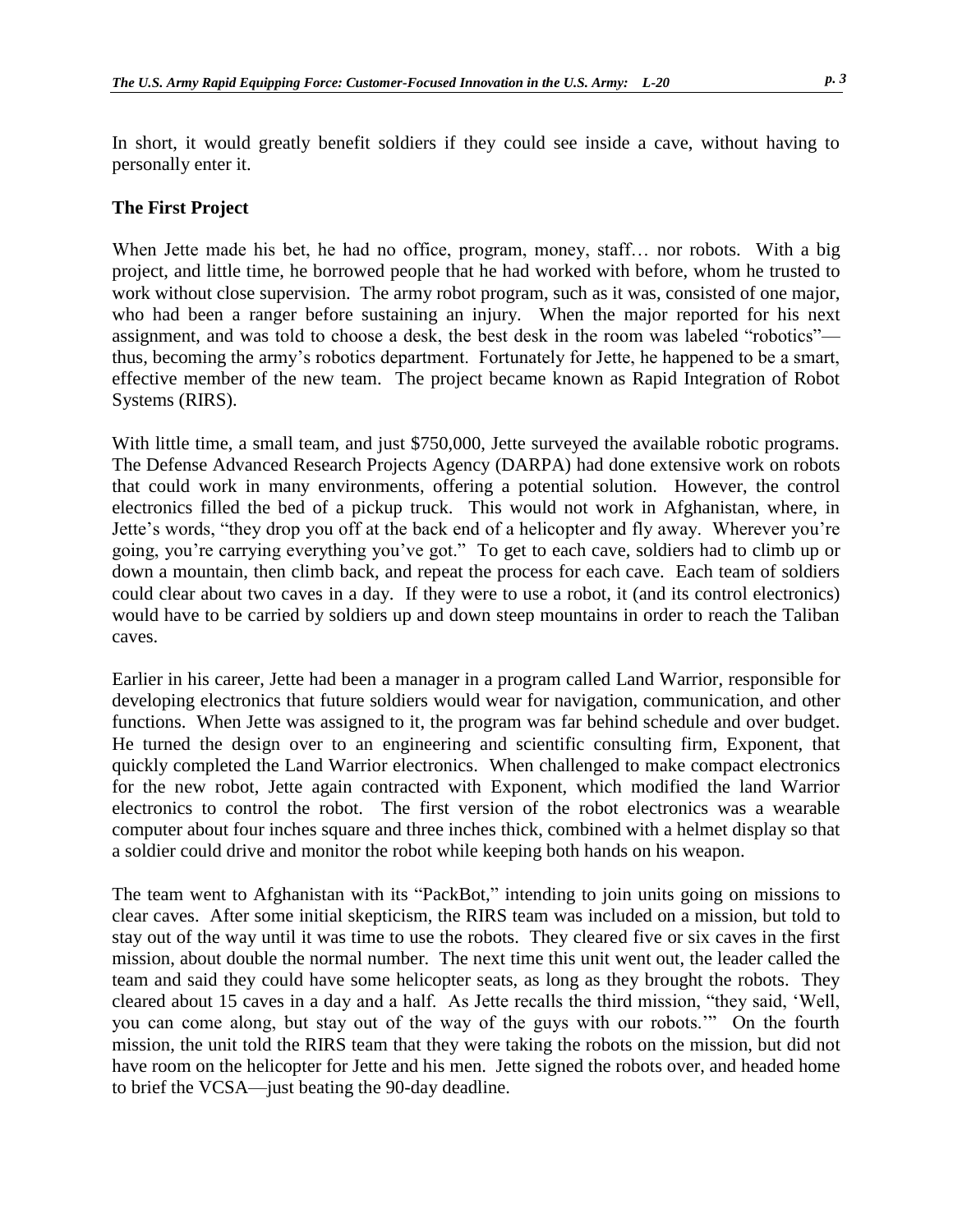In a short meeting with the VCSA after the robot project, Jette was given a new mission, which he recalled as, "You're going to do this for the entire army, and anything that needs to get done for the soldier, you'll do it." Jette named the function the Rapid Equipping Force.

#### **Becoming an Organization**

 $\overline{a}$ 

In November 2002, the VSCA issued a directive officially forming the  $REF^5$ . While reporting directly to the VCSA, it was still a temporary organization, given one year to establish its value. Two critical issues were: speed in getting equipment to soldiers, and achieving an acceptable standard of equipment performance. The normal military procurement process was based on a detailed establishment of specifications, all of which had to be met. This, obviously, meant that it could be a long time, often many years, before the new equipment could be delivered to the field. Once in the system, however, the military could efficiently purchase large quantities at high quality.

For the REF, delivery time was the most important factor. While a delivery time was not specified, the operating philosophy was "hours and days, rather than weeks and months," emphasizing the importance of speed. The performance standard for REF was specified as "acceptable"—the solution had to meet at least 51 percent of the performance requirements. Once the initial solution was being used, the army could learn about its usefulness and the areas in which improvements could be most effective.

As a temporary organization, the new REF faced challenges, particularly in staffing and funding. It did not have a reliable staffing source, and had to depend on volunteers, borrowed staff, and soldiers assigned on a short-term basis. It had no dependable funding and budget, as its funding was project-based. It used borrowed work space.

The people Jette had borrowed for the PackBot project had returned to their units after their trip to Afghanistan. He borrowed office space at Fort Belvoir, Virginia. He could only get soldiers on 90-day assignments—and initially had to take whomever he was given. However, in the early days of the Afghanistan war, soldiers were eager for combat assignments. The REF offered the chance to get combat experience, and the quality of soldiers in the REF improved. Jette described the role of his staff when in Afghanistan:

The idea was that you go out with the company, you talk to the company commanders, you talk to the NCOs [non-commissioned officers]. [The soldiers in the field] are not thinking about 'how can I do this better.' They're there to do a mission with what they've got. So, you go out and say 'I'm not going to be a load on you. I'll help shoot people if you need me to, but you're in command. I don't care if I'm senior to you—I'm not going to take command of your unit. I'm just going to be here to think with you and we'll talk about my thinking later when you don't have anything stressing you.

<sup>&</sup>lt;sup>5</sup> Information on the formation of the REF organization is drawn from interviews and "TRADOC Generating Force Study: Innovation and Adaptation in Support to Operations," TRADOC Pamphlet 525-8-1, Department of the Army, May 2010, pp. 75-77.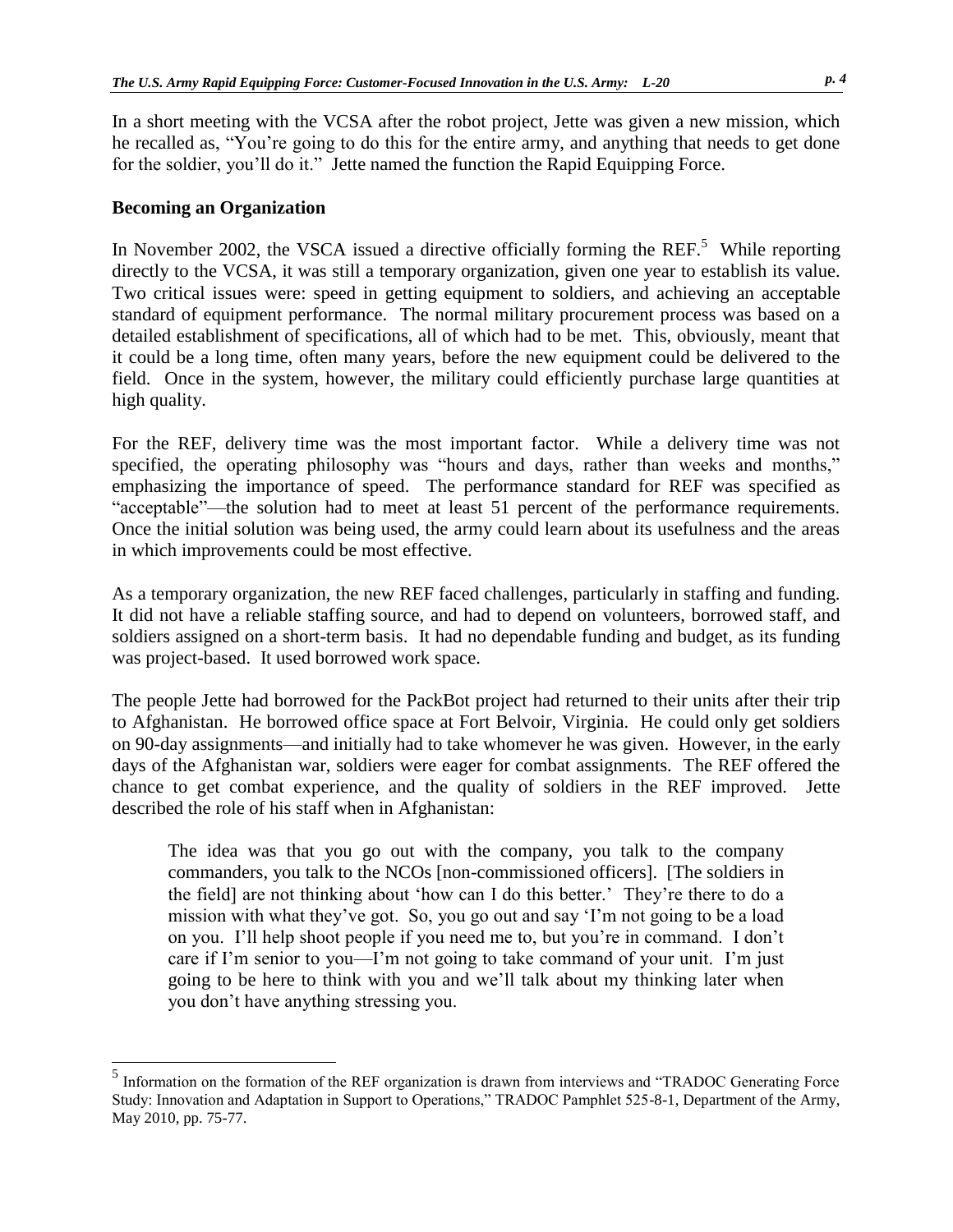The result of these trips was feedback—an understanding of what soldiers needed in the field. The REF staff would come back from the field with immediate requirements that they could quickly implement and get back to the soldiers.

Exponent sent a PhD engineer to Afghanistan to support the deployed PackBots, and to serve as what Jette referred to as an "adventurer scientist." In talking with soldiers, the Exponent engineer learned that the Taliban were also hiding explosives and weapons in wells. At the time, wells were searched by lowering soldiers into them with ropes. The engineer, Ken Zernach, quickly adapted a camera attached to a fishing rod, to explore wells. William Cohen, principal at Exponent, picked up the story:

On the very first mission, soldiers found this huge cache of weapons using the WellCam. It was in a well that had an offshoot further down the well to the side, that had actually been explored by a soldier being lowered down with a rope. So, that was the beginning of the idea that Exponent engineers could be in theater and work on things that were troubling soldiers. Bridging capability gaps. Find ways to integrate existing COTS [commercial off-the-shelf] material or GOTS [government-off-the-shelf], and get them to the field to solve some problem, whether it's a one-time thing or something that would be great for the entire force.

In August 2003, the Chief of Staff of the Army, the service's most senior officer, gave Jette a more detailed mission statement, written on a napkin, which remained central to the REF's mission ten years later in 2013 (see **Exhibit 2**): "I want you to equip, insert, and assess"—equip soldiers with new tools that would help them in the field; insert technologies that might be immature, but could be useful in a combat environment and further developed if they proved effective; and assess army practices and operational needs and provide feedback to senior leaders.

This was formalized into the following mission statement: "The Rapid Equipping Force harnesses current and emerging technologies to provide rapid solutions to the urgently required capabilities of U.S. Army forces employed globally."<sup>6</sup> After Newell arrived at the REF, the army's vision for the REF expanded:<sup>7</sup>

- Be present: Maintain forward presence at the tactical edge of operations. Close the gap between the soldier and the scientist.
- Be predictive: Find emerging problems. Provide Senior Army Leaders "peripheral vision."
- Be intuitive: Organize to quickly gain an understanding of a problem and the environment it exists in.
- Be inclusive: Form partnerships and look for multiple paths to solve problems. Help other army organizations and industry see, understand, and attack emerging gaps.
- Be aggressive: Push the acquisition envelope, but operate within the law. Negotiate solutions with the users. At REF, the speed of delivery will be slightly more important than effectiveness and cost. Use iterative development to improve effectiveness and reduce cost.

<sup>6</sup> Rapid Equipping Force Website, "About Us,"<http://www.ref.army.mil/portal/aboutus.html> (accessed August 15, 2013).

 $^7$  Newell presentation, February 5, 2013.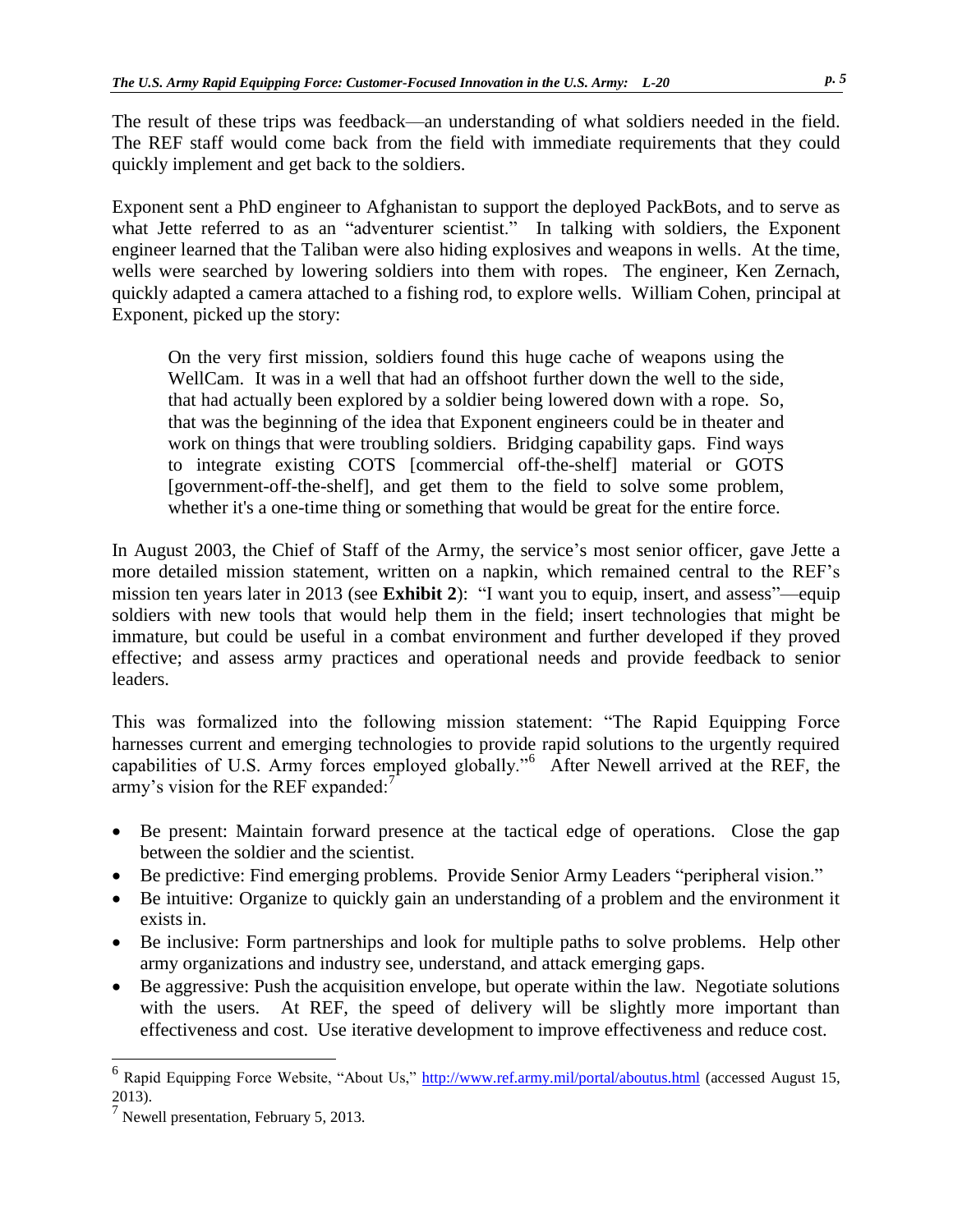Unlike the larger army organization, which had tight controls to prevent failures, the REF was experimental—it tried to get early, partial solutions into the hands of soldiers, from which it could learn. Jette said: "I didn't care if we had failures. I cared if we had failures and didn't learn from them." This acceptance, even embracing, of failure as a necessary part of the innovation process and an opportunity for learning, would be retained to a greater or lesser extent by future REF directors. It could also lead to tension with conventional army organizations.

After the one-year trial period, the REF had proven its worth, and the VCSA and Assistant Secretary of the Army for Acquisition, Logistics, and Technology (ASA(ALT)) approved a draft REF charter and proposed organization and mission. However, negotiations over the details of reporting and other arrangements delayed final approval of the REF's funded status until March 2005, to be effective in October of that year—three years after Jette first began working on robots to clear Afghan caves, and after he had left the REF. During Jette's tenure, the REF had put about 250 different systems, with thousands of items, into the hands of soldiers in Afghanistan and Iraq. Some, such as the robots, became part of formal programs within the army acquisition system. When Jette left the REF, it had a staff of 56 people. While the REF then had funding as an organization, this funding was from Overseas Contingency Operations (OCO), tied to the ongoing war effort, not "base funding" that would continue after the Afghanistan and Iraq wars ended.

## **The REF as a Budgeted Organization**

After it received a budget and staffing authority, the REF grew to a staff of about 130. This was divided into military personnel—headed by a colonel who served as director—civilian government employees, and civilian contractors. Military personnel served tours of duty in the REF that lasted between one and three years (although in the early days of the REF, they served temporary assignments of just 90-180 days). Civilian employees were typically retired military personnel, and once hired were difficult to replace due to civil service regulations. Contractors could be hired or replaced based on budget and contract considerations.

To rapidly supply solutions to soldiers' needs, the REF was given essential capabilities. Two elements were needed for a military organization to purchase material—a formal requirement and funding. In the standard acquisition system, the requirement generation process could take several years. This process evolved over time to ensure that equipment was truly needed and that all considerations of use and support were incorporated. The military used a system called DOTMLPF to plan for new equipment: Doctrine (how the equipment would be used, and how it would impact operations); Organization (the type of unit that would use the equipment, for instance whether it impacted the organization at the squad level or division level); Training (how soldiers would be trained to use the equipment); Materiel (the physical equipment); Leadership development implications; Personnel; and Facilities implications.

During wartime, this process could be shortened through a process called Operational Needs Statement (ONS), but it still required a valid warfighter requirement. One rationale for this was described by Assistant Secretary of Defense of Operational Energy Plans and Programs Sharon Burke, "Everybody's got a great idea about what's gonna make life better, and you will see companies directly marketing to fielded forces. They get in theater, and they try to sell them on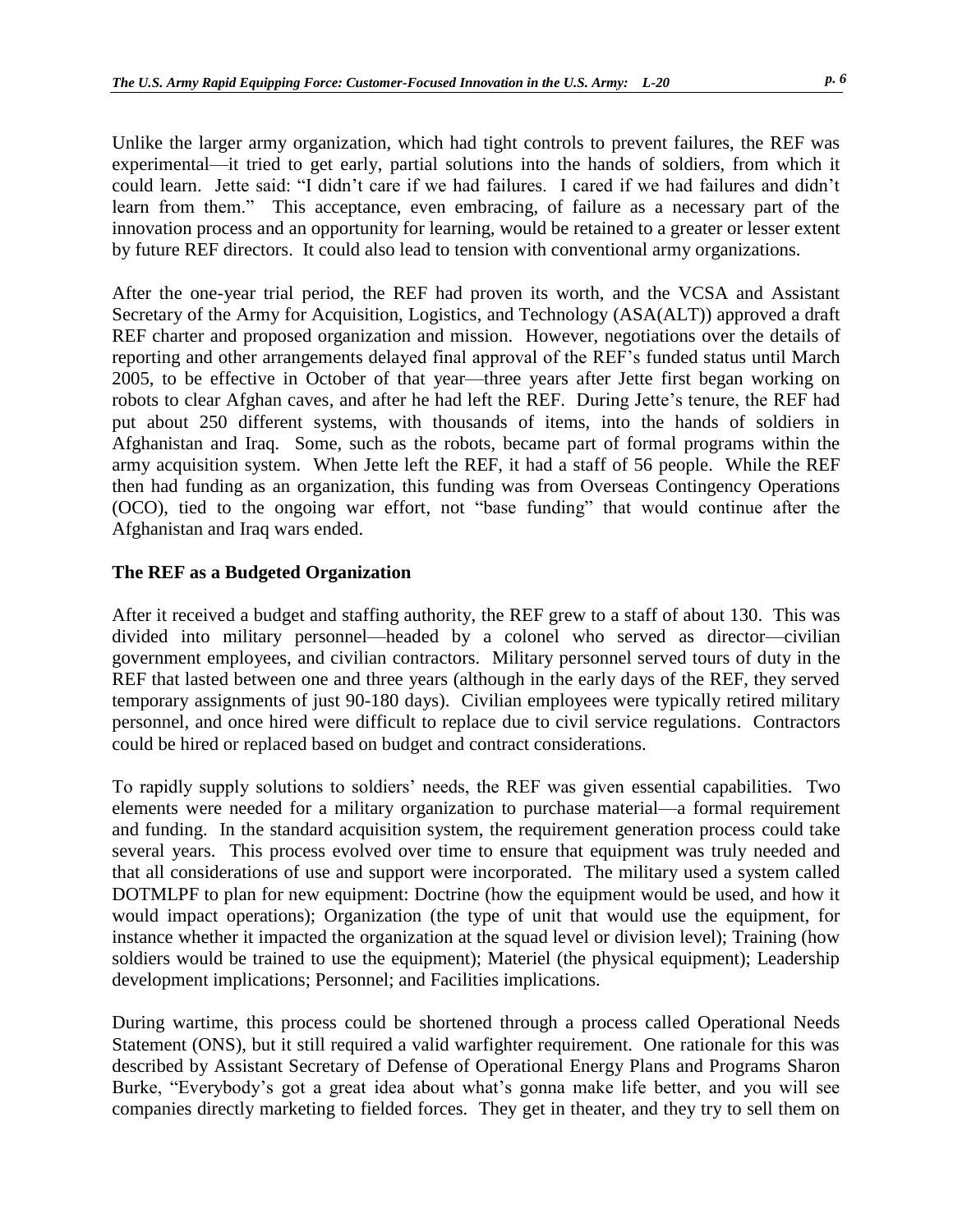things. It happens all the time." The need for, and risks of, the ONS process could be illustrated by the MRAP (mine-resistant ambush protected) armored vehicle that was rapidly developed to protect soldiers in Iraq from IEDs. While the MRAP was an overall success, it was also the subject of criticism—several companies provided different models, resulting in criticism of the performance of some versions, maintenance difficulties, and high costs.

Funding for military purchases required congressional authorization (although items could be purchased if they were valued below established thresholds), which could not be obtained until there was a formal requirement. Obtaining authorization typically required another year or two. Once there was an approved requirement and authorized funding, the acquisition organization could begin the process of soliciting bids, choosing a supplier, and ordering the equipment.

The REF could shortcut this process in two ways. The REF director had the authority to approve requirements. Rather than the detailed requirements definition used by the conventional acquisition community, the REF developed a short form "ten-liner" that specified the critical aspects of the requirement. (See **Exhibit 3** for a description of the REF ten-liner.) The REF also had its own budget, which it could use to acquire equipment.

Actual purchases were made by authorized acquisition officers. One of Jette's many attributes was that in addition to being a scientist and soldier, he was a certified acquisition officer. This was not the case with his successors. As a result, a full colonel was assigned to the REF to oversee acquisitions. The REF director was responsible for operations, while the acquisition professionals made the actual purchases (see **Exhibit 4** for REF organization chart under Newell). Depending on the attitude of the REF director, this raised the potential for tension. The acquisition officers were responsible for ensuring that purchases were consistent with all applicable laws, and were often biased toward eliminating any potential source of risk, while the REF director was primarily concerned with getting solutions to the field quickly as long as the purchase was made legally and ethically. The REF director was willing to take the risk that a solution might fail; the acquisition community was generally highly risk-averse. (See **Exhibit 5** for a description of the emerging REF paradigm, and the overlap between acquisition, operations, and technology management.)

By the end of 2007, the REF "had delivered more than 550 types of equipment and more than 75,000 individual items."<sup>8</sup> The average time from receiving a request from the field to delivering a solution to the soldiers was  $111$  days.<sup>9</sup>

The ability to self-approve requirements, fund acquisitions, work with all units in combat, and be backed by the VCSA, gave the REF director the opportunity to have a significant impact on the army. Some said that the REF director, if successful, could be the "most powerful colonel in the army." In fact, in 2012, *DefenseNews* ranked Newell as number 83 on its list of the 100 most influential people in the U.S. defense community.<sup>10</sup> Newell was the only colonel on the list,

<sup>&</sup>lt;sup>8</sup> "TRADOC Generating Force Study," op. cit., p. 77.

<sup>&</sup>lt;sup>9</sup> Ibid.

<sup>10</sup> "100 Most Influential People in U.S. Defense," *DefenseNews*, December 17, 2012, http://special.defensenews.com/people/full-list.php, (accessed September 24, 2013).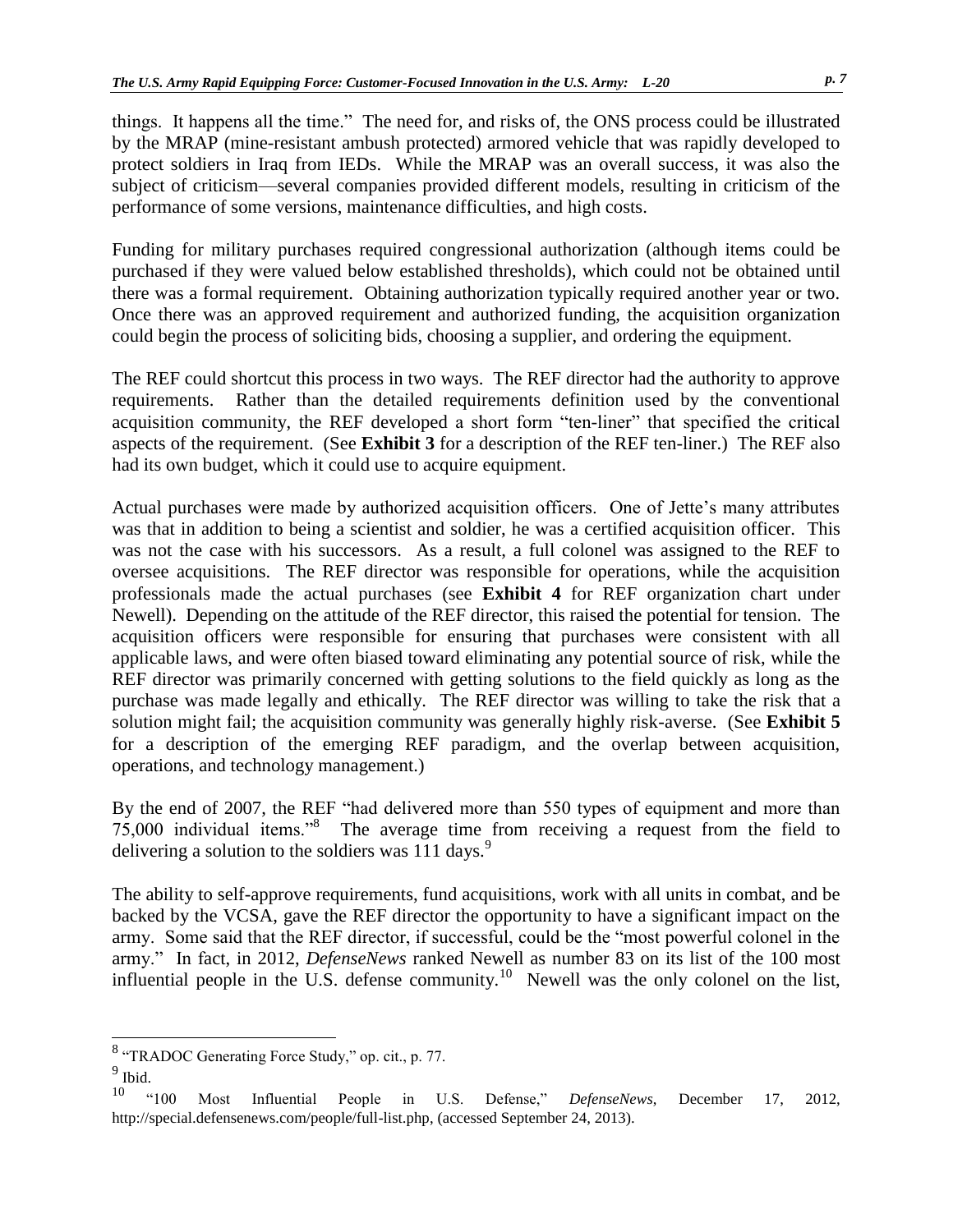which included cabinet secretaries and other top civilian officials, legislators, admirals and generals.

#### **THE REF UNDER COL. PETER NEWELL**

Newell became the REF's fourth director in July 2010. He was not a scientist, engineer, nor acquisition officer—he was an infantryman. Before taking over the REF, Newell had been a brigade commander in southern Iraq, leading about 5,000 soldiers and responsible for the area from the swamps on the Iran-Iraq border to the border of Saudi Arabia.

While in Iraq, Newell was notified that he would be the next REF director. He had never heard of the REF, and had to look it up online to find out what it was. As he said, "I'm a brigade commander in Iraq with significant challenges. There's this organization that's supposed to handle these kinds of things, and I'm googling the organization to figure out what it does. That's a really bad sign."

#### **The REF When Newell Became Director**

When he returned to the States, Newell met with the outgoing REF director, who showed him a large three-ring binder of:

… great things REF does. I got to about the third page and I literally got ready to throw that book out the window. My frustration was so great after coming back from Iraq with all these issues, trying to solve them, taking a lot of risk, and here is this guy with the holy grail of solutions, and I never saw him. I never heard from him, and quite honestly, I was angry.

The previous REF director had focused on responding quickly to requests from the field, relying on personal connections (which had not included Newell), and delivering immediate solutions with little coordination. One senior officer commented, "They were perceived as the "Candy Man." If you want to get something, ask the Candy Man, ask the REF, and he'll give it to you right away. But small ball [that had no long-term impact]." He continued:

There wasn't a lot of coherence to it. It was a logistical nightmare. The stuff that one guy might ask for, the next guy coming into the same place might go 'I don't want that, I don't want A, I want B.' 'Okay. Let's get him B.' So you build a big portfolio of stuff that is just kind of random. No focus. A lot of it gets broken. We weren't using it anyway. Throw it in the CONEX [a modular shipping and storage container], never to be seen again. So it doesn't necessarily make an enduring impact.

The REF had also become isolated and inward looking. It had sought out few collaborations with other army organizations, academia, and industry, but made little use of, and did not share, what it learned. Furthermore, it had antagonized the army acquisition community. Major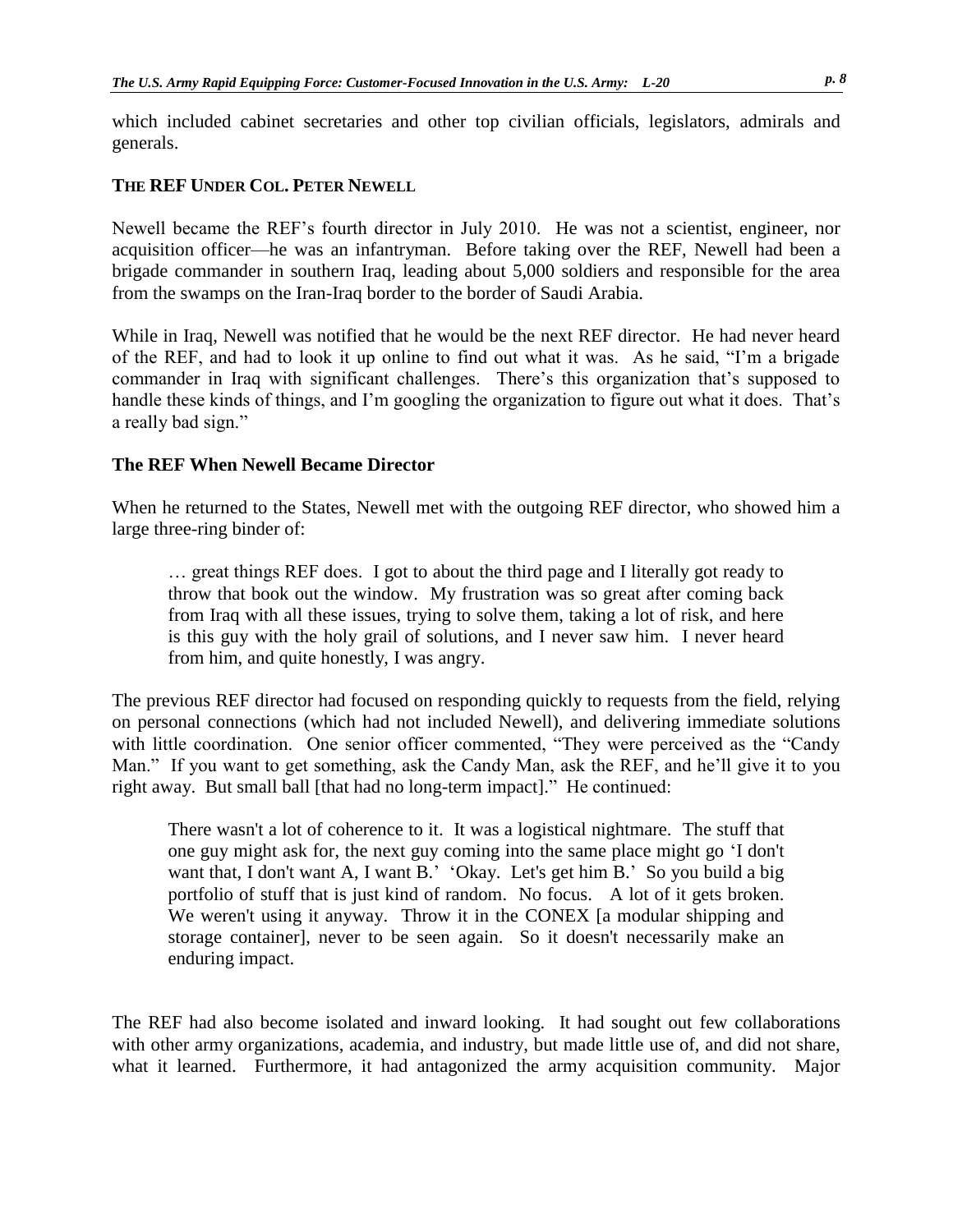General Harold Greene,<sup>11</sup> a senior acquisition officer observed: "I'm one of their advocates, but there are a whole lot of people who want to kill it because, 'oh, that's a rogue organization that we could never get to work with us.' It created an institutional bias."

Kurt Frulla, a retired lieutenant colonel who returned as a career army acquisition professional, described the effect of a poor relationship between the REF and the acquisition community:

REF can be 100 percent successful fielding a few items to a few units and coming back saying that the product worked. They can be 100 percent successful doing 'buy, try, and decide,' and never transitioning the product to a program of record. But in doing this, they are not influencing future capabilities and requirements like they are designed to do. You can work in the close tactical fight, and provide an 80 percent, 70, even a 90 percent material solution, and if you are not engaging your counterparts within that community, the solution will be rejected. Because you didn't do it together. I think that's just human nature. If you come in and tell me you got a better freakin' mousetrap, I'm going to turn around and say, well, mine is pretty good anyway, thanks very much. In the early days of REF, the organization was seen as direct competition and crossing into traditional program management lanes.

However, if the REF had a good working relationship with the acquisition community, this could streamline part of the process of acquisition process. Lieutenant General Raymond Mason, the army's deputy chief of staff responsible for logistics observed, "You can overcome a lot of the bureaucratic resistance to a new widget because you can say, 'Look this thing has already been used in combat by soldiers and it was very effective.' So, we've already decided it's good; we just have to work the back end [maintenance, spares, etc.]. You get over a lot of the frontend work by REF already putting it out in the field."

Thus, while the REF could meet short-term objectives, its lasting impact depended in large part on its relationship with the acquisition community.

Newell had a deep knowledge of problems facing soldiers, and he had close relationships with battlefield leaders. But acquisition, contracting, congressional relations, and many other aspects of his new job were totally foreign to him.

He began the learning process by talking to every group that interfaced with the REF, and learning what they did and what they thought of the organization. He recalled:

I did that for six months. I did nothing but walk around asking questions to these people—especially those that did not like the REF—and I even bounced ideas off them. The results of that first six months of talking to people helped me form a substantial support network of advisors and potential partners. I didn't stop at the end of the six months, as I later expanded that ring into the technology field, the money world, and legislative world, and finally into groups that were trying to sell products.

<sup>&</sup>lt;sup>11</sup> See the Glossary (**Exhibit 1**) for the hierarchy of general officer ranks in this case.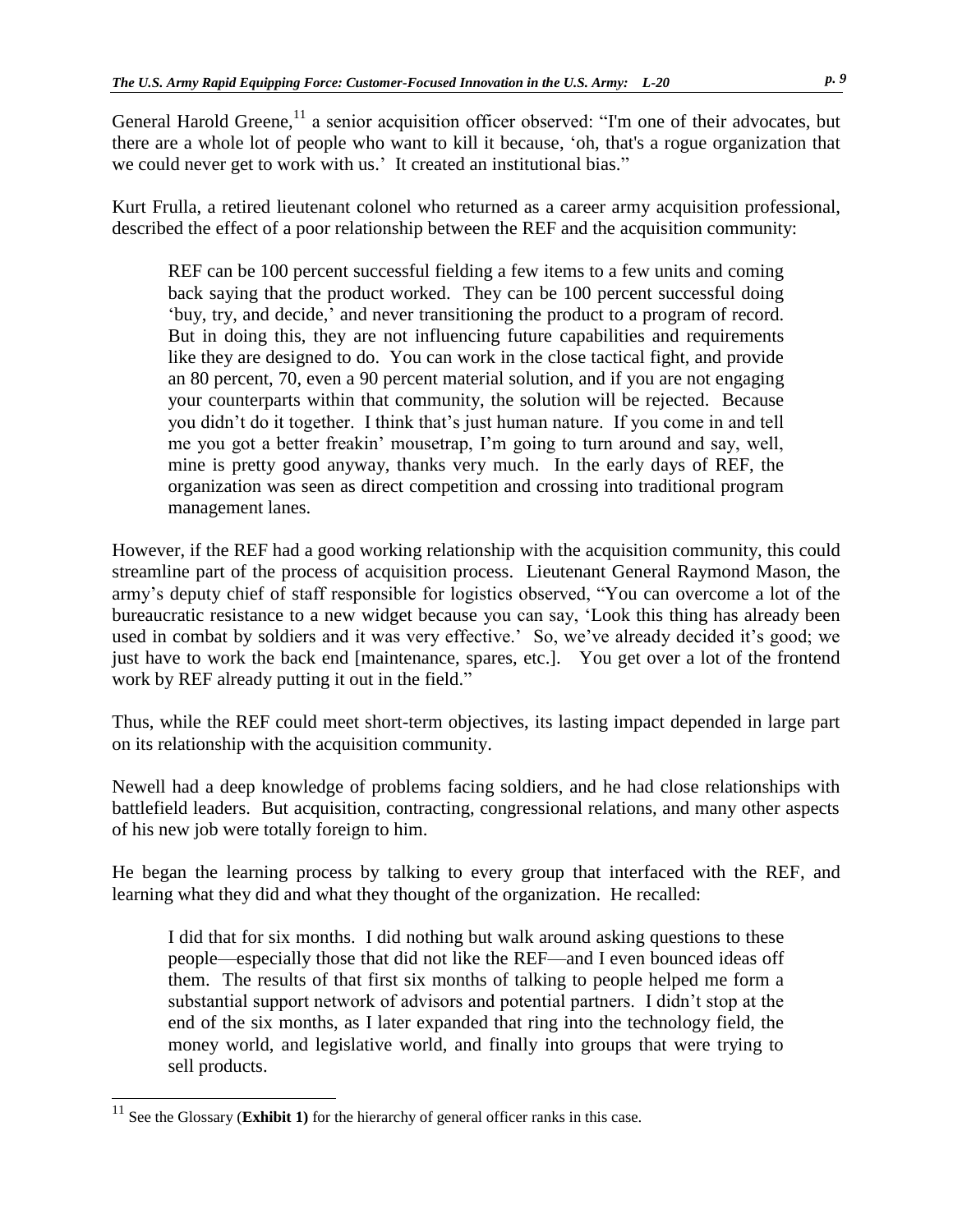#### **Newell Takes Charge**

As he went through his learning process, Newell maintained a list of issues he uncovered. He recalled:

I had a dry erase board in the corner of my room and I just started visiting people, started asking questions, and every time I had an 'Aha' moment I started writing something on this board.... I called the list, "The Impediments to Innovation."

I was very careful how I titled it because I didn't want people to think this was what was wrong with the Rapid Equipping Force when I got there (or any other particular group). Everything I did afterward in terms of organizational changes and relationship building was directly related to something on this list.

The list consisted of the following notes:

- Users frequently do not know what they need (until they see it)
- Poor communication between users and developers and vice versa
- A lack of collaborative information and development environments
- A lack of understanding (the problem, the threat, the environment)
- A lack of will to accept risk in acquisition
- Inflexible funding and contracting strategies
- Stagnant solutions (no plan for an evolving threat)
- Outdated policies

The REF director had a significant impact on its operation and success, and the REF reflected the personality of its director. Those interviewed universally commented on Newell's enthusiasm, leadership, and willingness to reach out to other organizations to build bridges. Greene observed, "Pete [Newell] was a breath of fresh air because when he came in, he wasn't about fighting the system. He was about getting things done."

When he had to fight to move projects forward, "Pete [Newell] tipped over some apple carts, which I think for those events was fine. But in the same vein he didn't stick a finger in their eye doing it," recalled Peter Palmer, a retired army general.<sup>12</sup>

#### *Understanding Problems*

 $\overline{a}$ 

Soldiers quickly learned to adapt to the situations they faced, using the tools at hand. They did not sit back and think deeply about the problems, and different ways they might be overcome. Similarly, companies focused on their own products. Newell believed the focus needed to be on understanding the problems, and that depending any product-oriented organization would lead to viewing problems with a bias toward its own solutions:

<sup>&</sup>lt;sup>12</sup> Palmer went on to lead Edge Innovation Network, a private-sector organization that brought industry, academia, non-profits, and government together to collaborate on innovations that would help soldiers and first responders (http://www.edge-innovation.com/).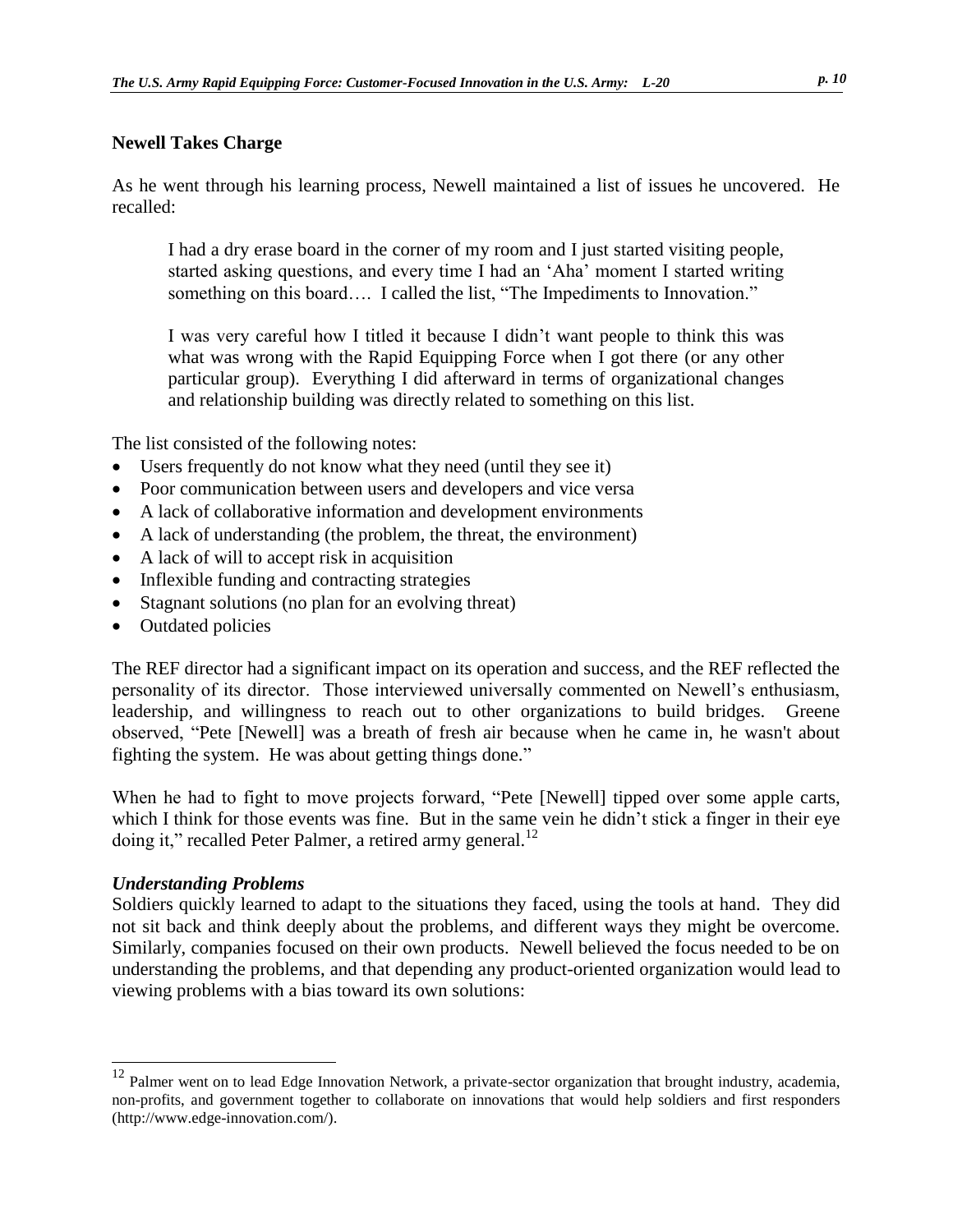I said, 'Stop talking to me about products. I'm not interested in product. I want you to talk to me about the problem.' So I became problem-centric, and as soon as I did that, it didn't matter what product you put out there, as I was only interested in what the soldier said about it later on. I said, 'I didn't care where the product came from. I don't care if we did it. I don't care if they did it. I don't care who delivers the product, and I don't care who gets credit for it.' All I wanted was the problem solved, or if the problem was too big for us to solve, we could at least articulate the problem to the army in order to get a bigger group of people working on it. After this, REF work stopped being a competition.

As a result, the REF became, in Newell's words, "married to the problem, not any proposed solution. Invest to better understand the problem, then don't let it go until the user says it's solved."<sup>13</sup>

Solutions were often a tradeoff between three factors: time to deliver, performance, and cost. Given the imperative to help soldiers solve problems that impacted their safety or ability to perform their missions, Newell held speed of delivery as the most important variable. He was willing to accept higher costs or reduced performance in order to speed delivery. He knew that from the perspective of the soldier by the time a problem was identified, the solution was already too late. Performance of a reasonably successful solution could be improved with user feedback, and if the product was effective, costs could be brought down in the future. (See **Exhibit 6** for timelines of problem recognition and solution development.)

Early in Newell's directorship, Exponent was brought back as the REF's science and engineering consultant. Another firm had won the contract two years before, but that relationship had not succeeded. A critical benefit that Exponent brought, from the perspective of the REF, was that it had technical expertise without the bias that having a product to sell would entail.<sup>14</sup> Exponent could design solutions to problems, but those designs belonged to the army, which could purchase the items from any supplier. Sometimes Exponent made the first few pieces, with other suppliers making larger quantities.

The REF had long ago established laboratories in Iraq and Afghanistan, where they could make parts to address problems soldiers faced. In 2010, prior to Exponent's return, there were two such labs in Afghanistan, one each at large bases in Bagram and Kandahar. However, these REF labs had become isolated. The staff at the REF labs did not interface with the staff in the larger base labs, and were not open to interactions with soldiers stationed at the bases. Furthermore, the REF labs were duplicating capability that was available from the much larger base facilities. Newell encouraged lab personnel to work with the other base labs, and commissioned mobile laboratories (designed with the help of Exponent, and built by Applied Minds, Inc.) to be developed that could be airlifted to forward operating bases. These labs included conventional fabrication equipment as well as 3-D printers that could be used for rapid prototyping. In addition to the army personnel that staffed the labs, two Exponent engineers were based at Bagram and two at Kandahar, frequently visiting front-line troops to understand the problems

 $13$  Newell presentation, February 5, 2013. Emphasis in the original.

<sup>&</sup>lt;sup>14</sup> Exponent's expertise was as a failure analysis company, not a product manufacturer.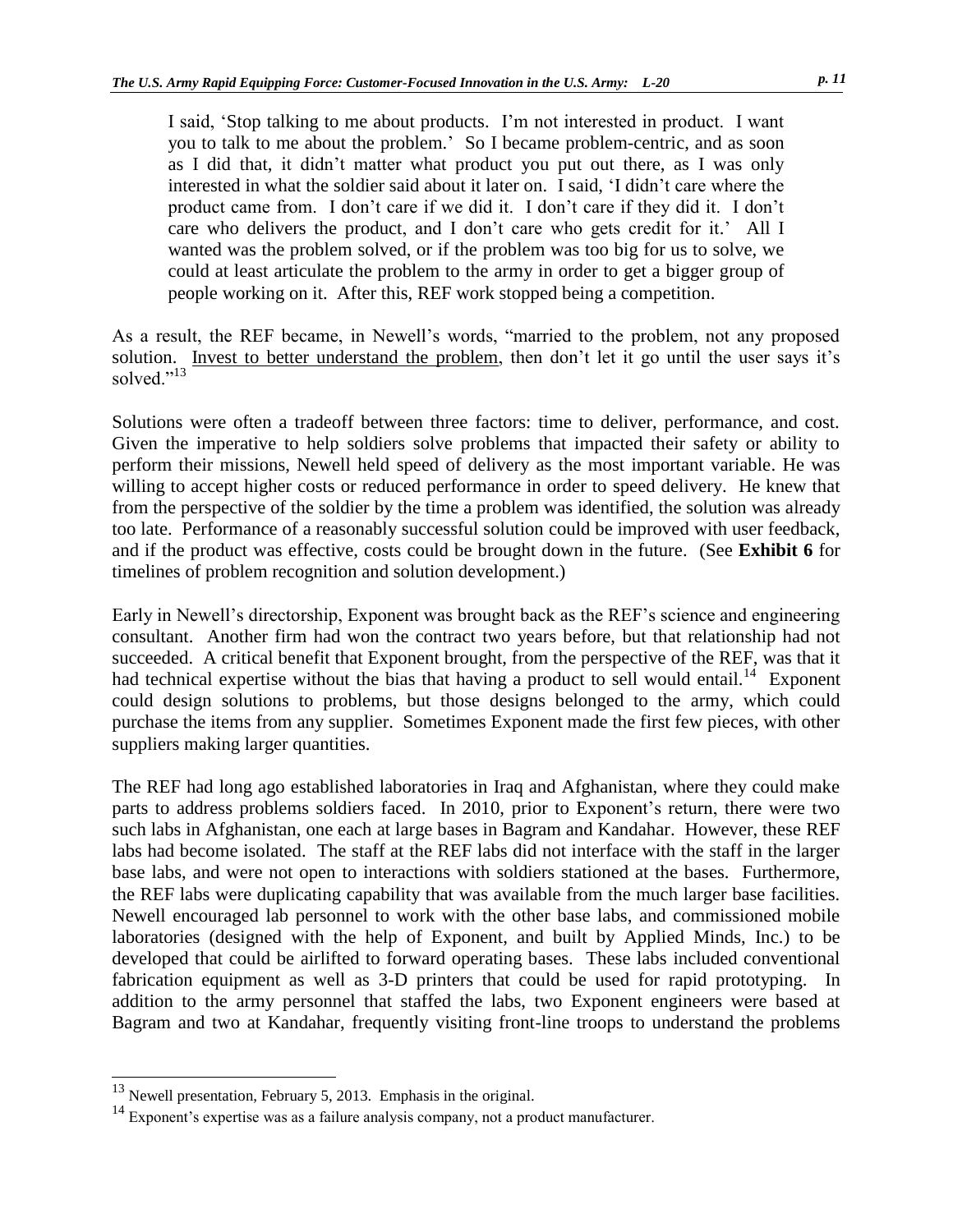they faced. The Exponent personnel benefitted from being able to call upon the expertise of about 650 scientists and engineers in the larger Exponent organization in the States.

Once problems were understood, Newell grouped them into prioritized categories. This avoided the "Candy Man" approach, striving instead to address problems, and create solutions, that would have broad, lasting benefit. The top four items on the REF Integrated Priority List (RIPL) accounted for two-thirds of REF requirements: dismounted IED defeat;<sup>15</sup> dismounted operations support; intelligence, surveillance, and reconnaissance (ISR) support in environmentally inhospitable operating environments; and small COP/PB (combat outpost/patrol base) force protection and sustainment (see **Exhibit 7**). 16

The impact of the RIPL on dismounted IED defeat was noted by Greene:

It allowed people to put some focus on it and look at the larger problem, rather than dealing with the requests one at a time in a haphazard fashion. [Previously, after the first request], the next guy would ask for something a little different, and they'd go get that for him, and all of a sudden you've got a logistical nightmare, you have a training nightmare, and you may or may not have any enduring capability worth talking about.

## *Communication Between Users and Developers*

The standard process for evaluating needs, and the effectiveness of equipment, was a survey given to troops when they returned home from deployment. However, after arriving home from a long deployment, troops had little interest in completing a long survey, and often could not even remember details related to new equipment. Newell observed:

The developers aren't in theater watching the problem, the user can't remember what the problem was, and quite honestly, if you were out of theater for six months, what you remember is irrelevant because things have changed so fast. So what we really want to do is get somebody on the spot who is drawing that out of people as it's happening [as was Jette's original vision].

Having mobile laboratories, opening labs to soldiers on the bases, and deploying skilled engineers helped to quickly comprehend problems and get feedback on potential solutions. As Newell noted:

When you very quickly place something in somebody's hands, that's when you start having an honest conversation about what the problem is. So the faster you place that first, best, 60 percent solution in a soldier's hand, the faster you're really going to have an honest discussion about what the problem really was. And that's really what we were after.

While there were many examples of dramatic solutions that resulted from understanding problems facing soldiers, a seemingly simple issue illustrated the power of having

 $15$  Dismounted troops are those travelling on foot rather than in a vehicle.

<sup>&</sup>lt;sup>16</sup> Newell presentation, February 5, 2013.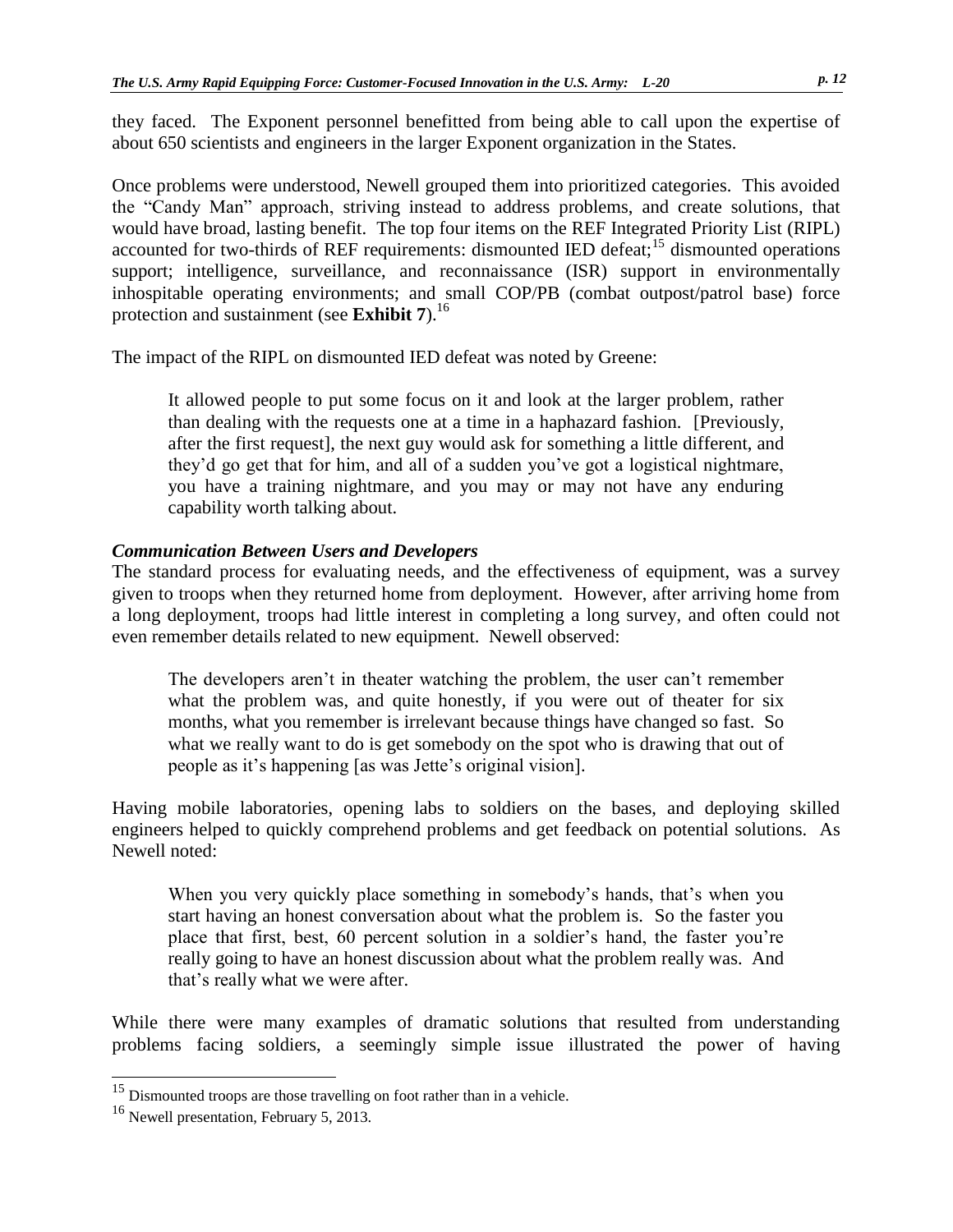knowledgeable experts in the field. Transportation in Afghanistan was difficult, with convoys frequently driving through riverbeds and other rough terrain. Tires on army vehicles had inflation-protection systems, but were unable to maintain pressure if their valve stems were broken off. As described by a sergeant in a forward support company, "When you go through the wadis [riverbeds] and dig in, those valve stems have no protection."<sup>17</sup> When a valve stem broke, it forced the vehicle, and the entire convoy, to stop. This delayed the mission, left soldiers vulnerable, and sometimes required another convoy to be dispatched to bring the stricken vehicle back. In just a year, more than 50 MRAPs had suffered broken valve stems. The sergeant brought the problem to a REF mobile lab attached to a forward base, where Exponent engineers and REF machinists immediately began prototyping solutions. Soon, REF valve stem protective covers were installed on MRAPs. The army was working on a permanent solution, expected to be available in about a year. In the meantime, the REF lab fabricated parts to protect the vehicles.<sup>18</sup> (See **Exhibit 8** for a list of selected REF solutions.)

Being married to the problem also revealed instances in which the solution was not a physical device, but rather improved training or procedures. For instance, forward outposts generated their own electricity. Fuel to run the generators was brought in by convoy, or as was more often the case in Afghanistan, by helicopter. Bringing fuel to these outposts was both expensive and dangerous, so it was highly beneficial to reduce fuel consumption; Newell cited estimates that "for every 20 convoys that roll across the harsh terrain, one soldier dies."<sup>19</sup> One problem was that units used generators at well below their optimum capacity; a generator operating at 20 percent capacity used more fuel than one operating at full capacity, and was more prone to failure. To reduce the fuel demand and improve performance, REF scientists partnered with the army's program manager for mobile electric power. Together, they developed a suite of solutions that dramatically reduced fuel consumption, decreasing both cost and the need for refueling missions. These solutions were implemented by army personnel trained to serve as energy advisors assisting the forward bases. Burke noted:

[The REF] really deserves a lot of credit for diagnosing that [training] was a big part of the problem. [Others had recognized that this was a problem] but, it was the REF that really went in and did something about it… part of the effort that they engaged in with all these program managers was to put an energy advisor in at the brigade level.... By all accounts he [the energy advisor] did more good for deployed forces than all of the technology efforts combined.

## *Collaboration*

Newell started an aggressive collaboration program, with military and government organizations, and with academia and industry. This was an essential part of the culture that Newell tried to instill in the REF. He wanted to collaborate with soldiers to anticipate their problems, with industry to understand what was available, and with academia to understand what was possible.

<sup>&</sup>lt;sup>17</sup> Spc. Mark VanGerpen, "Rapid Solutions Improve Soldiers' Capabilities," Defense Video and Imagery Distribution System, May 12, 2013, [http://www.dvidshub.net/news/106804/rapid-solutions-improve-soldiers](http://www.dvidshub.net/news/106804/rapid-solutions-improve-soldiers-capabilities#.UkBhXj_57IE)[capabilities#.UkBhXj\\_57IE](http://www.dvidshub.net/news/106804/rapid-solutions-improve-soldiers-capabilities#.UkBhXj_57IE) (accessed September 4, 2013).

 $18$  Ibid.

<sup>&</sup>lt;sup>19</sup> Deborah Zabarenko, "Sipping, Not Guzzling, Fuel on Afghanistan's Frontlines," Reuters, May 10, 2012, <http://www.reuters.com/article/2012/05/10/us-afghanistan-usa-fuel-idUSBRE84907Z20120510> (accessed June 7, 2013).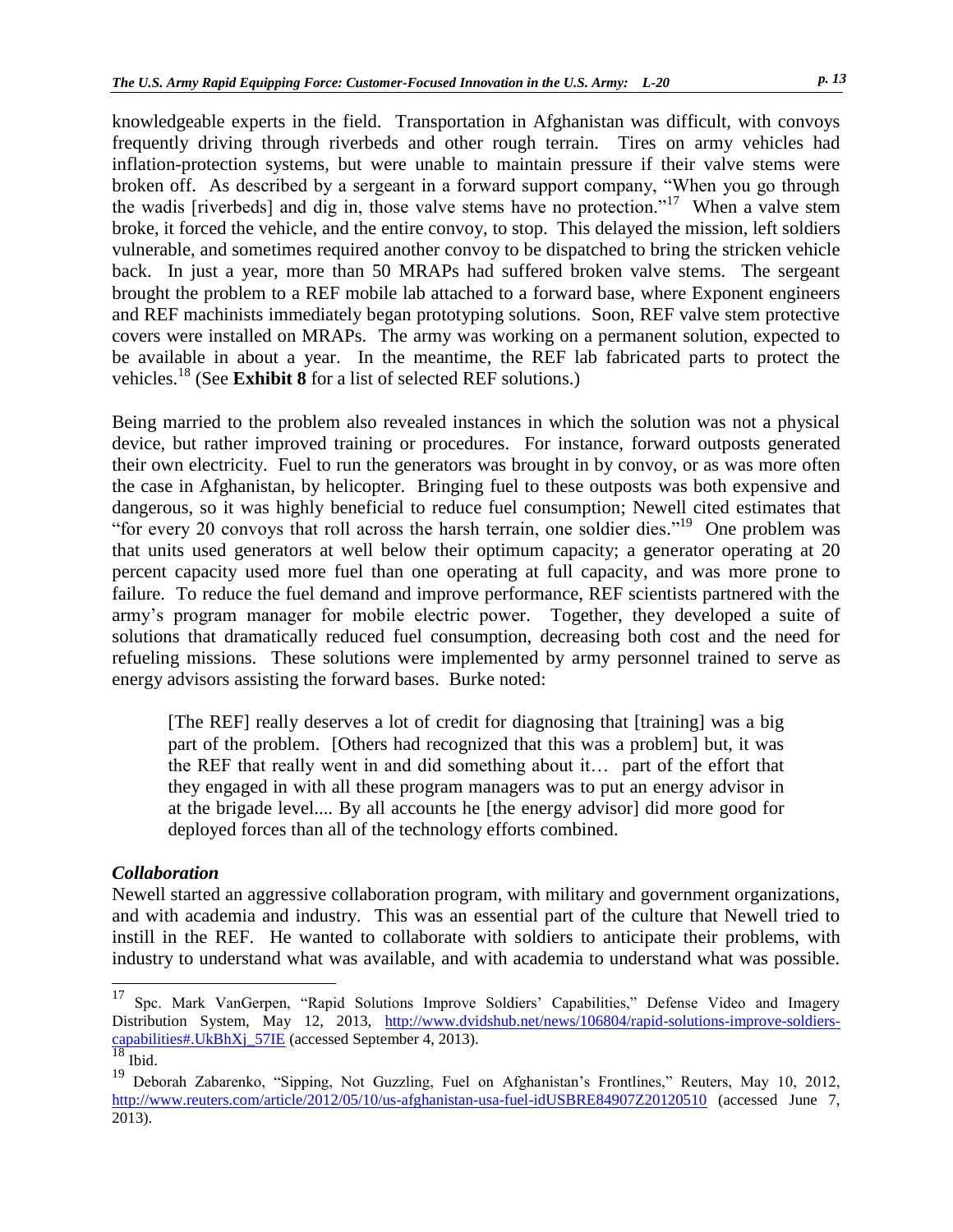(See **Exhibit 9** for a description of the culture Newell tried to instill in the REF, and **Exhibit 10** for the personality attributes he believed were essential to the REF's success.)

As Mason observed:

[Newell] didn't have to own it to leverage it. And he would go out and partner with lots of different people to try to get things done. [The REF] was a relatively small organization. He had a fair amount of money, though, which was attractive to other people. But he needed other people to help him, so I think he was very good at building coalitions and partnerships.

To build relationships with the acquisition community and others in the military establishment, Newell initiated a board of directors that would oversee REF's activities. Rather than fostering a culture of isolation and self-reliance, he actively sought out partners throughout the military, as well as instilling an atmosphere of transparency. The board consisted of senior representatives of the organizations responsible for requirements, acquisition, and training (see organization chart in **Exhibit 4**).

Improving the REF's relationship with the acquisition community was essential to having a longterm impact on the army. There was a natural tension between the REF and the acquisition community. One observer noted that, "The acquisition folks don't like the REF in general. Because one, they think it's their job, and two, they think the REF is pushing envelopes." However, Newell's outreach to the acquisition community generated mutually beneficial results.

In stark contrast to previous practice, Newell involved the acquisition community in REF projects from the beginning. This helped transfer knowledge about potential new equipment that might be used throughout the army as a whole, and helped speed the formal requirementsgeneration process. It also passed on knowledge of what had already been tried, but had not worked as well as expected.

One effect of improved relations meant that the REF helped define requirements that the conventional acquisition organizations were working on. Frulla described the help that the REF and its scientists provided to a project of PEO Soldier, the organization responsible for all equipment that soldiers wore or carried. The project was addressing mild traumatic brain injury (MTBI).

We are doing a future program where REF engineers are reviewing our statement of work and performance parameters within the contract, to ensure that lessons learned in MTBI and in blast sensors are incorporated into future products. Those guys actually are influencing the future product on the big army side by helping review performance work statements. I think that's a direct tie back to Newell, because that has not happened before. And we sure as hell didn't invite him. It just happened by force of personality and us talking together. He wanted to review the stuff. And it makes absolute sense, so, that's a positive change that I think you can tie straight back to Pete [Newell]. [Previously, if the REF] ever asked us that, I guarantee he wouldn't have gotten it. And that comes from a trusting relationship.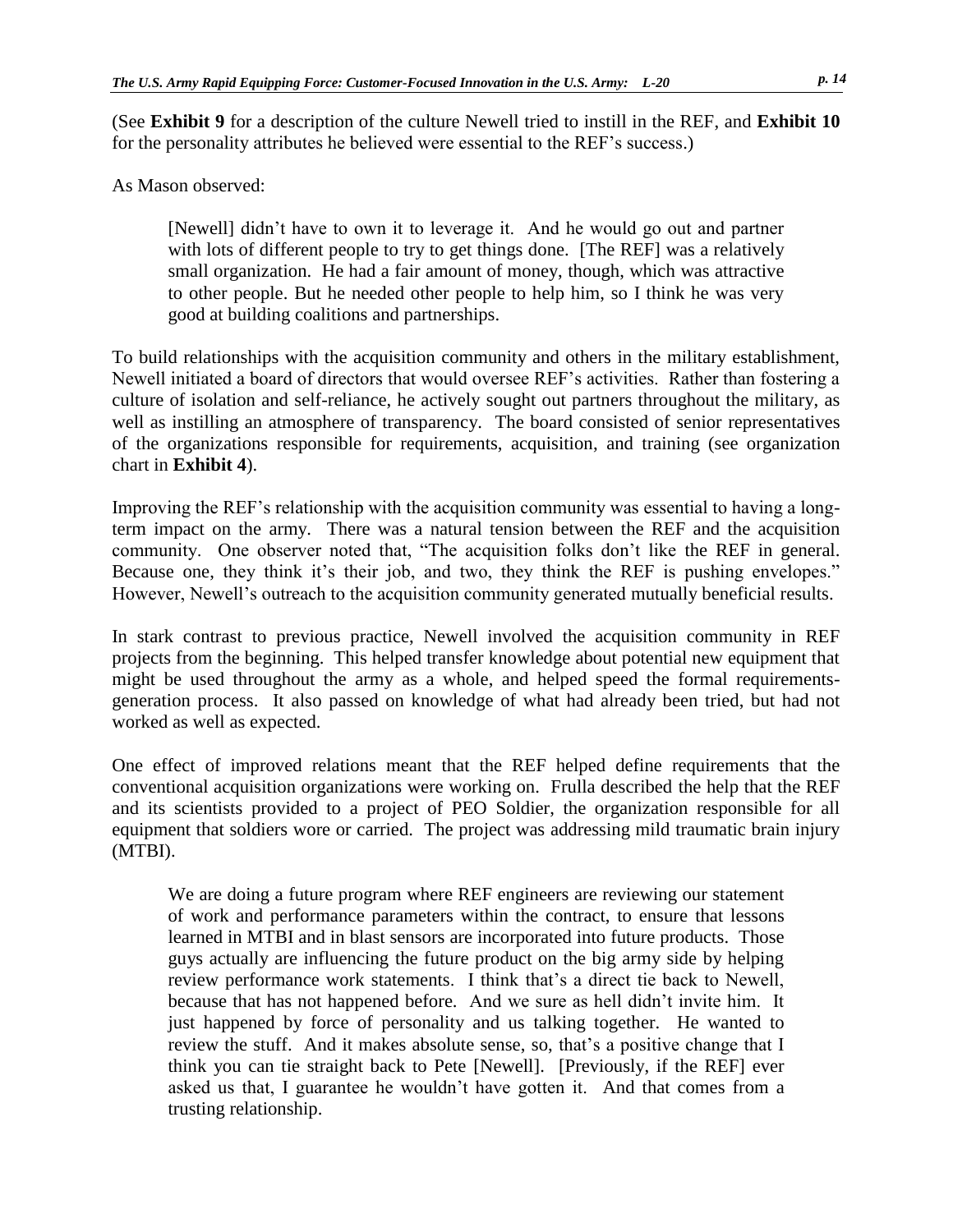Newell travelled widely, seeking out individuals and organizations that could help the REF grow its capabilities as well as collaborate on solving problems. He developed partnerships with universities such as Stanford and the Massachusetts Institute of Technology, design studios such as IDEO, and innovative companies such as Local Motors. He promoted the concept of cocreation, in which soldiers in the field could identify problems, and have a broad network of support to quickly find solutions. The collaboration with Local Motors, announced in February 2013, was illustrative. The company was co-founded by a marine, and utilized both internal designers and a crowd-sourced community of collaborators ("co-creation"), combined with micro-manufacturing to rapidly design and produce innovative vehicles. The combination of collaborative design and rapid manufacturing provided the capability to "innovate at the speed of conversation."<sup>20</sup>

Commenting on the need for outside feedback and opinions, Newell said:

When REF stopped talking to people and started getting resistant to feedback and pushback from people, they started missing all of the rich context that comes from the discourse. I revel in it. If somebody has a problem with something I'm doing, I would love to see that guy standing in front of me. Out of that conversation I'd get some pretty good stuff, and it would help us do a better job of delivering what we're supposed to.

Collaboration worked both ways, in both finding important problems and in developing solutions. Burke noted that shortly after joining the Department of Defense:

One of my early office calls with Pete [Newell]. He heard me out and said they were interested in this area, although it's always hard to say with those sorts of conversations when there's a genuine interest and when it's just what I call "affable noncompliance" associated with my rank. In any case, I never told them what to do, but we exchanged information and talked about the opportunities. That was really helpful, and it also laid the groundwork for future collaboration.

#### **The Improvised Explosive Device (IED) Problem in Afghanistan**

l

The REF's focus on the problem of IED attacks on dismounted troops in Afghanistan illustrates the impact focusing attention on key priorities, rather than providing uncoordinated responses to individual requests. Shortly after he came to the REF, Newell visited Afghanistan. As a former brigade commander, he had personal relationships with the commanders in Afghanistan, and could get "brutally honest" responses to his questions. As he recalled, "[I talked to] four guys who I have tremendous respect for, and the first words out of their mouths were, 'If you do nothing else, solve the IED attacks against our dismounted soldiers walking around on the battlefield.'" By October 2010, hundreds of soldiers were being killed and wounded by IEDs every month in Afghanistan.

 $^{20}$  Local Motors Press Release, "Local Motors Announces Partnership with U.S. Army Rapid Equipping Force," February 3, 2013, [http://localmotors.com/press/releases/local-motors-announces-partnership-with-us-army-rapid](http://localmotors.com/press/releases/local-motors-announces-partnership-with-us-army-rapid-equipping-force/)[equipping-force/](http://localmotors.com/press/releases/local-motors-announces-partnership-with-us-army-rapid-equipping-force/) (accessed September 23, 2013). An army co-creation website,<https://armycocreate.com/> was launched on October 23, 2013.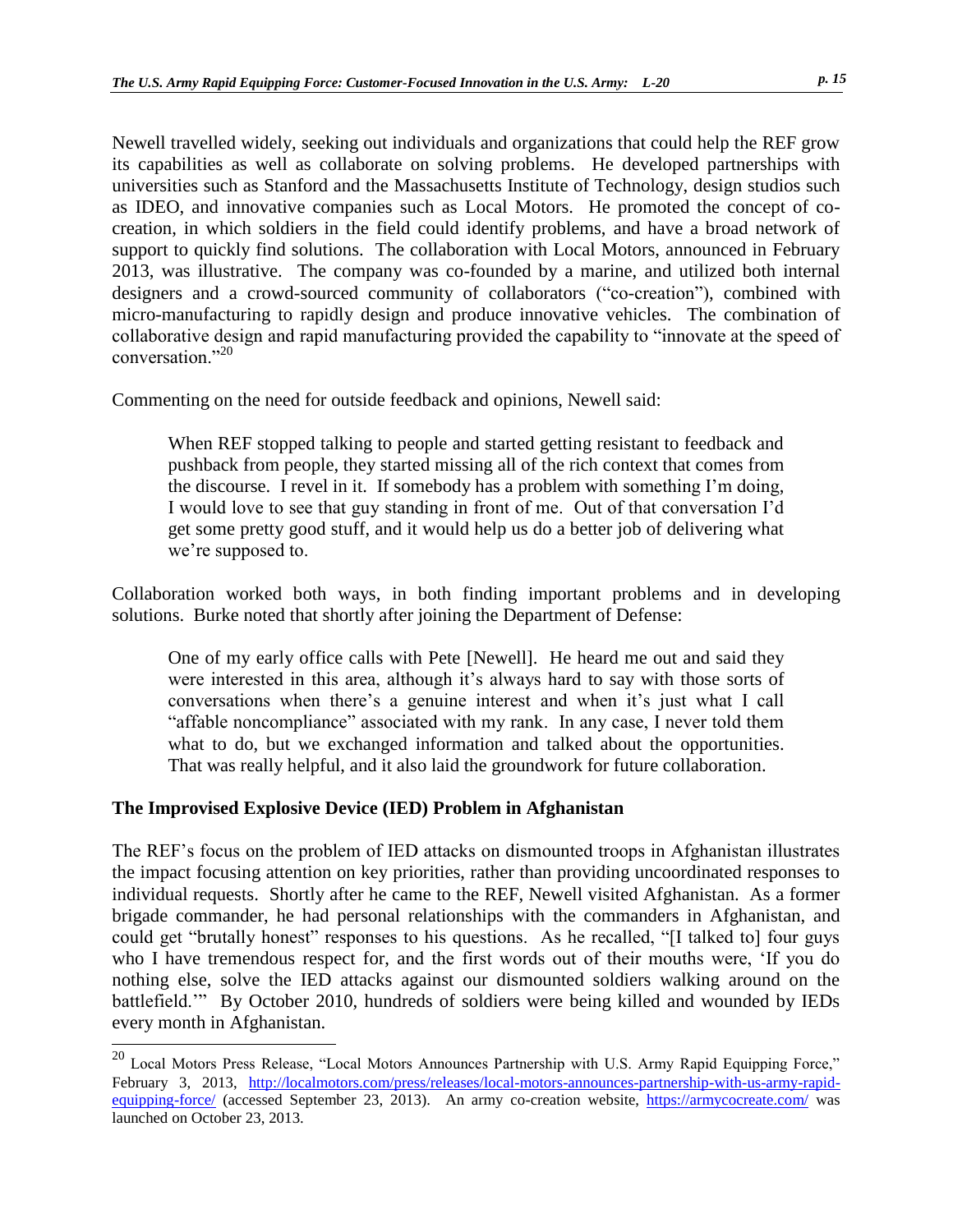Earlier, IEDs had been a significant problem in Iraq, which had eventually been substantially alleviated by significantly improving the armor on vehicles. In fact, the REF under Jette had provided an "up-armor" solution to increase the protective capabilities of Humvees in Iraq. Movement in Iraq, however, was vastly different than in Afghanistan. In Iraq, troops moved by road. By 2010, the army had spent billions of dollars to supply large armored vehicles to Iraq, specially equipped to protect occupants, and to detect and defeat IEDs. There were special procedures for clearing roads so that convoys could safely pass.

There were few roads in Afghanistan. Ground travel outside the major cities was by trail or over open ground. Using large armored vehicles, even when it was physically possible, isolated troops from the Afghan people they needed to work with to defeat the Taliban. So, most work was done by small patrols of solders on foot, which were highly vulnerable to IEDs. While the REF developed its three-ring binder of great deeds, it had not been effectively addressing this problem. Neither had the Joint IED Defeat Organization (JIEDDO), a multi-billion dollar Department of Defense effort.

The IED problem illustrated one of the challenges facing the REF, and the reason for its emphasis on bringing solutions rapidly to the soldier. Indeed, by the time a problem was recognized, the solution was already too late. In October 2010, when Newell learned of the IED danger to dismounted troops in Afghanistan, there were about 600 attacks per month. Every day that passed without an effective solution—one that worked and was being actively used by soldiers in the field—more troops were being killed and wounded. The spike in IED attacks against dismounted troops had actually begun ten months earlier, when marines went into Helmand Valley in southern Iraq to eradicate poppy fields. IED attacks exceeded 300 per month every month thereafter, jumping to nearly  $600$  in October and 900 in November.<sup>21</sup>

The REF initiated at least ten projects addressing the problem, attacking the problem from many angles. These included handheld IED detectors, a rocket launched explosive line that could be carried by a soldier and clear a section of trail, and several types of robots. One robot, the Sand Flea, had been developed by DARPA. Sand Flea was a small, 10-pound robot that could jump over walls, allowing soldiers to inspect an area without having to knock down walls or climb over them while wearing 100-pound packs, leaving them vulnerable to ambush and IED attack. The REF began by shipping ten Sand Flea robots to Afghanistan for soldiers to test. No additional units were purchased, but lessons learned informed future robot designs. Another robot was even smaller, 1.3 pounds, and could be thrown by soldiers, then driven to inspect for threats—after the initial tests of this robot, several thousand were ordered. Still a third was designed to operate in difficult environments such as high grass, or under mud and water in canals.<sup>22</sup>

These and other tools helped reduce the number of IED attacks against dismounted troops. The effectiveness of each project varied, but even those that were ineffective provided valuable

 $^{21}$  Data from presentation by Col. Peter Newell at Stanford Graduate School of Business, February 5, 2013.

<sup>&</sup>lt;sup>22</sup> Michael Hoffman, "Leaping Sand Flea Robot Heading to Afghanistan," Marinecorpstimes.com, November 12, 2011, [http://www.marinecorpstimes.com/article/20111112/NEWS/111120315/Leaping-Sand-Flea-robot-heading-](http://www.marinecorpstimes.com/article/20111112/NEWS/111120315/Leaping-Sand-Flea-robot-heading-Afghanistan)[Afghanistan](http://www.marinecorpstimes.com/article/20111112/NEWS/111120315/Leaping-Sand-Flea-robot-heading-Afghanistan) (accessed August 14, 2013). Information on subsequent actions on the Sand Flea and 1.3 pound robot from Newell, e-mail communication with the author).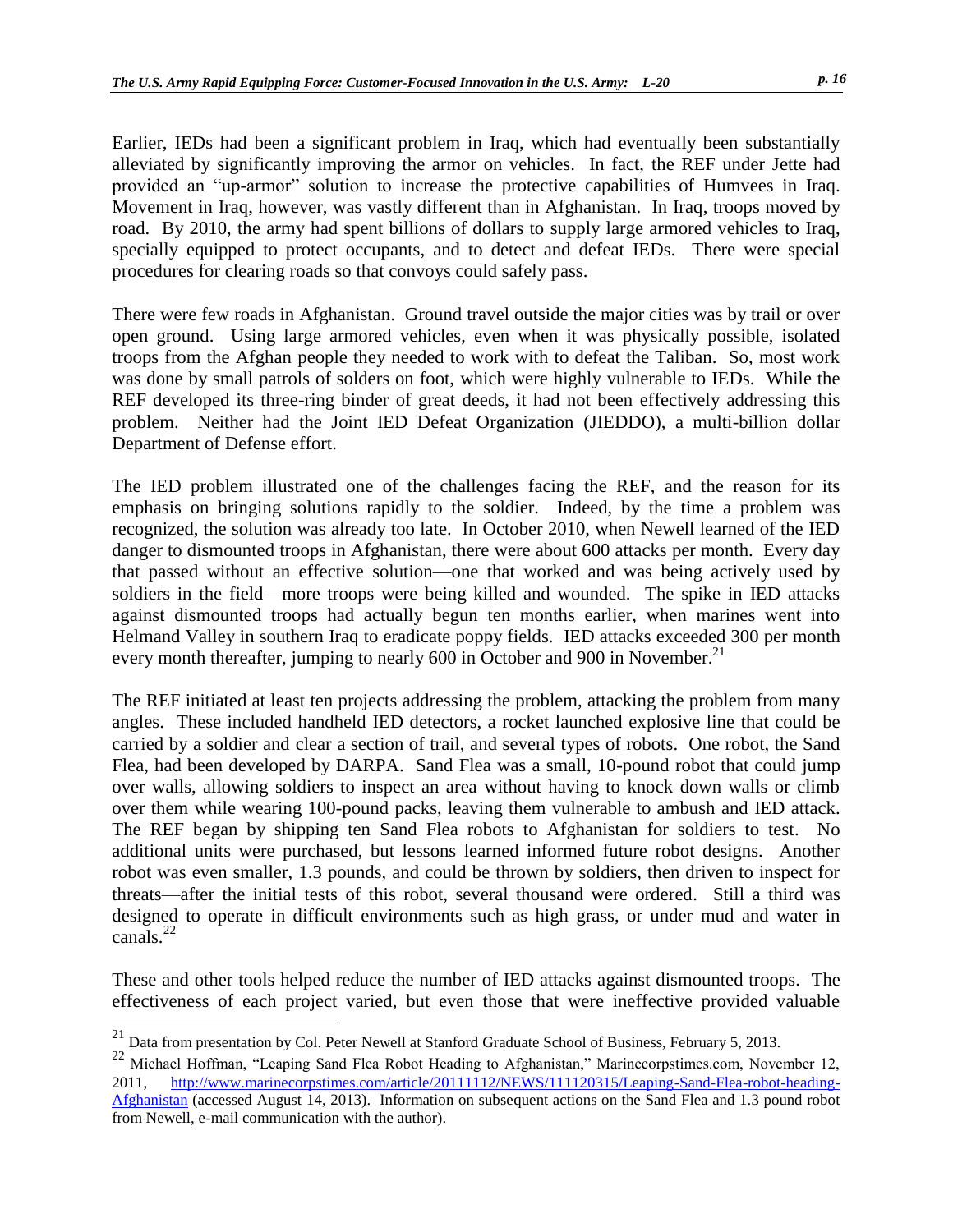feedback for future solutions. Some solutions, such as the hand-thrown robot, were immediately expanded upon by the Joint IED Defeat Organization, which coordinated all Department of Defense efforts regarding IEDs.

#### **Opportunities for Continued Improvement**

While the REF made a substantial contribution to the welfare of soldiers and their ability to complete their missions during Newell's tenure as director, there were areas in which observers saw missed opportunities. David Markowitz, the direct supervisor of the REF director, and the U.S. Army's G-3 (Operations) representative to the REF Board of Directors, noted that "For a lot of the innovative ideas that REF did, few of them displaced other army programs of record [standard acquisition programs] the way one would have expected given REF's success." Markowitz cited both institutional bureaucracy as well as the perception that the capability gaps the REF addressed were unique to Afghanistan, and not applicable to the army of the future, as causes for the traditional system not rapidly addressing warfighter concerns.

A continual issue for the REF was training and support of its solutions. This had been a significant problem prior to Newell's arrival, as products had been delivered to units that requested them, but either did not solve the problems, or were no longer used once the original unit returned from deployment. Newly deployed troops either did not want the equipment, or did not know what to do with it, or were so poorly trained on the use of the equipment by the unit they replaced that they were completely ineffective. Many people interviewed described REF material that was relegated to the CONEX. Newell tried to address this by training troops prior to deployment, and improving documentation, but this was a continuing challenge.

Mason observed that one of the reasons the conventional system took many years to develop equipment was the need for determining failure rates, planning repair parts and maintenance, training of support personnel, and related DOTMLPF tasks needed to "build the tail that goes with that widget." Mason said: "There are a lot of times I would get calls from the field saying, 'Hey, I've got this new piece of equipment here, and it's broken, and I can't get anybody to fix it, and I don't know where to order my repair parts.' It's somewhat a cost of doing business based on the urgency of the need in theater, and I don't know how we could have done it a lot better." However, he suggested that some additional effort and direct involvement by logistics support specialists early on in the REF process might have resulted in more sustainable solutions. He also suggested that allocating some small number of the new REF equipment to training facilities/bases, rather than sending them all to theater, would have helped with training soldiers how to properly operate and maintain this new equipment before they deployed; they basically learned on the fly in Iraq or Afghanistan.

Newell's limited term as director was also cited as the cause of missed, or endangered, opportunities. Newell had a steep learning curve as director, as he began with no background in many essential aspects of the REF's operations, and with the need to develop new relationships, and rebuild previously burned bridges. As a result, not all of his initiatives could be institutionalized by the time his three-year term expired. Some would need ongoing efforts on the part of his successor before they could have a lasting impact.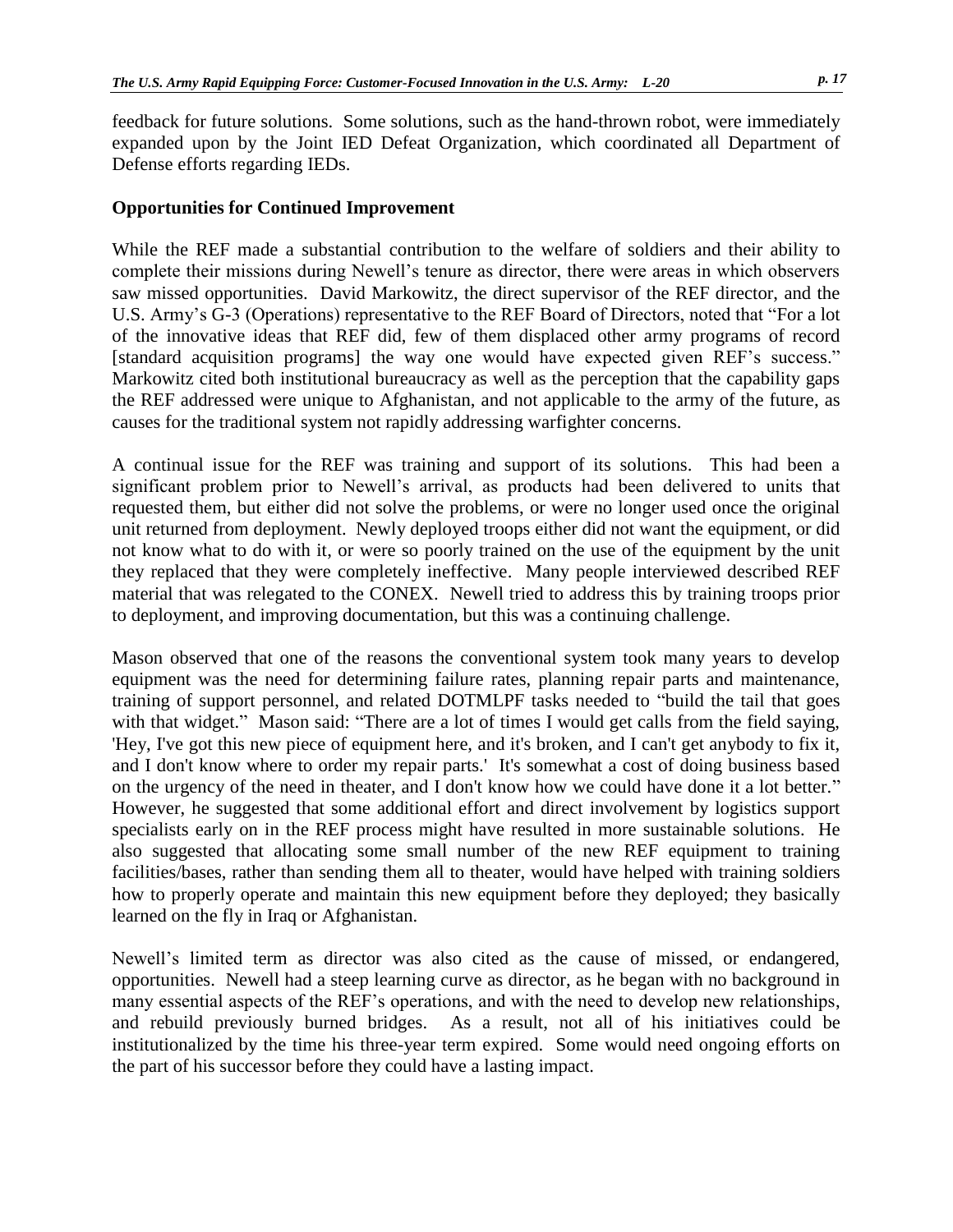Another concern was preparation for postwar financial realities. The REF was created and funded to address a critical wartime need. In the postwar world, it would need to compete for funding with a well-established army bureaucracy. One criticism of the REF during Newell's directorship was that it did not transition its successes quickly enough to other organizations, and had not decreased its size to a sustainable level. Greene, a member of the REF board of directors, observed, "The base budget's<sup>23</sup> is going down, the army is getting smaller, the amount of money in R&D is getting smaller, and the R&D budgets are going to take a disproportionate hit because there are some other things we can't bring down as fast as we like as we bring down the [larger army] structure. So that money is precious." Greene continued, saying that the army had to decide how much innovation it could afford in the future, "as we don't have the forcing function that comes from having guys in conflict."

#### **THE FUTURE OF THE REF**

l

Newell left the REF in May 2013, retiring from the army shortly thereafter. Conscious of the challenges of his transition to the REF, he had arranged for an MIT professor and a former Intel executive to shadow him, taking notes on how Newell operated, and setting up the training program for his successor: what he needed to know, in what order, and why things worked the way they did. $^{24}$ 

As Newell left the REF, the organization faced an uncertain future. The war in Iraq had ended, and the war in Afghanistan was winding down. Wartime funding would soon end, and military budgets were being cut.

The REF had served an important function in wartime, but many had questions about its proper size and role in peacetime. Some questioned its ability to survive budget cuts and the resulting competition for funding. As Greene observed, "You start to get pushback [from REF funding requests], and the natural response is: 'We don't need these guys at all.' Well, I think you do want some of that. It's a question not of 'do you need it,' but 'how much can you afford.'" He continued,

So, how do you make that organization flexible enough that as the demand from conflict comes down, you keep a core of capability tied to some reasonable quantity of funds to pay the core expenses, and build partnerships with others to leverage their resources and keep that incubator going, albeit at a lower level? And be ready when the next conflict comes.

Another general, who had commanded troops in Afghanistan and benefitted from the REF's efforts, was a strong advocate of preserving the REF's capabilities in peacetime, but pessimistic about its future, saying "I think that we'll get rid of the REF. I think the bureaucracy will eat the REF."

<sup>&</sup>lt;sup>23</sup> The "base budget" was the army's ongoing budget, outside wartime supplemental funding.

<sup>&</sup>lt;sup>24</sup> This team had been hired to study the REF's processes and help streamline them, as well as to document the effectiveness of Newell's efforts to change the REF. The training function was added when it became clear that there would not be an overlap between Newell and his replacement.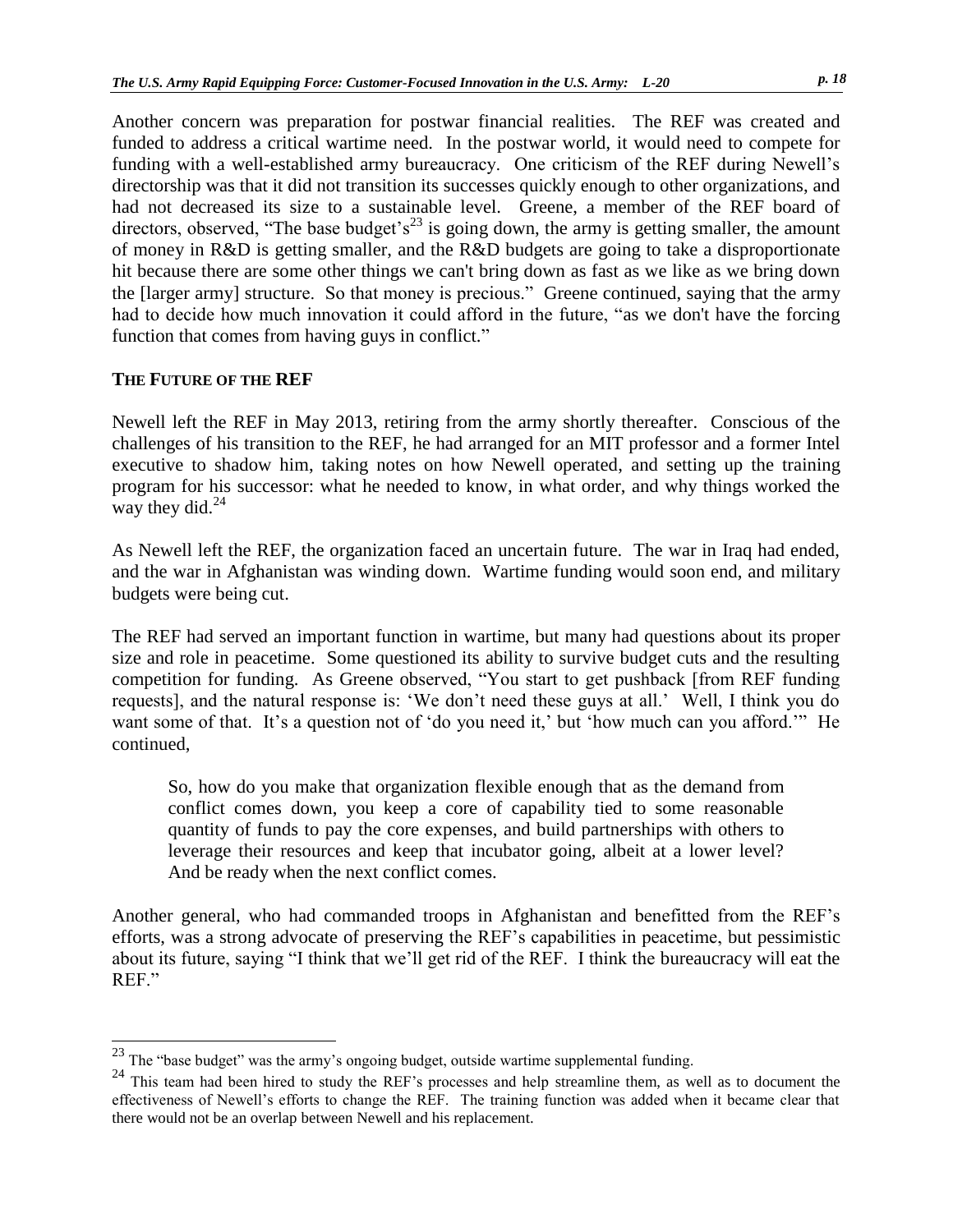There were several questions that had to be answered about the REF in a postwar army: how large would it be; who would it report to; what would its acquisition authority be; how would it be funded; and what type of requirements authority would it have (would the REF retain the 10 liner, REF-authorized, requirements definition)?

Lieutenant General Keith Walker, the Training and Doctrine Command (TRADOC) Deputy Commanding General, Futures, and the director of the Army Capabilities Integration Center, said:

It's essential we maintain the REF capability. However, we need to do so in a way that keeps the best of it, which means you get the stuff fast, but mitigates the shortcomings, which means a full assessment of the training implications and life cycle sustainment costs. I think there's goodness in maintaining an organization that can adapt so that when the nation needs them, they could expand to whatever they need to be. We don't want to have to do this from scratch again.

Walker advocated making the REF part of TRADOC, reporting directly to a four-star general. TRADOC was responsible for capturing lessons learned and incorporating them into standard army practices. In 2011, it added, as an independent organization, the Asymmetric Warfare Group (AWG). The AWG had been formed in 2004 to rapidly respond to a changing environment, and disseminated knowledge related to fighting terrorists, insurgents, and other irregular troops. The commander of the AWG reported directly to the commander of TRADOC. The AWG developed rapid capabilities with a non-material focus, while the REF developed rapid capabilities with a material focus. In the postwar world, without special wartime funding, the two seemed to be a natural fit.

One challenge in maintaining the REF's problem-solving capability after the war in Afghanistan wound down was having a laboratory in which problems could be uncovered and solutions tested. Iraq and Afghanistan had provided real-world laboratories. After leaving Afghanistan and Iraq, there were several possible venues for experimentation. One was in army Combat Training Centers (CTC), where soldiers could be trained to use new equipment developed by the REF; however, the CTCs would be unlikely to provide the full range of input on problems, and feedback on potential solutions that was a critical part of the REF's innovation process.

A second possibility was the Brigade Modernization Command (BMC), a unit of TRADOC that conducted operational evaluations of equipment as part of exercises at Fort Bliss, El Paso, Texas, every six months. BMC had the advantage of having capability evaluations across the DOTMLPF as its mission. As Walker pointed out, "The Second Brigade, First Armored Division, is attached to BMC to conduct capabilities evaluations in an operational environment. This is not a test brigade. It's a regular brigade. The only difference is that they try out new stuff. They ask [soldiers] more specific questions, but very broadly: 'What are the implications of this new capability? Would you want to take it to war tomorrow?'"

Another factor was the changing nature of the military with respect to innovation. In World War II and during the Cold War, the military was a significant driver of technology development. These periods were characterized by the development of major weapons systems that required large investments and new technologies. By the 2000s, the nature of military purchases had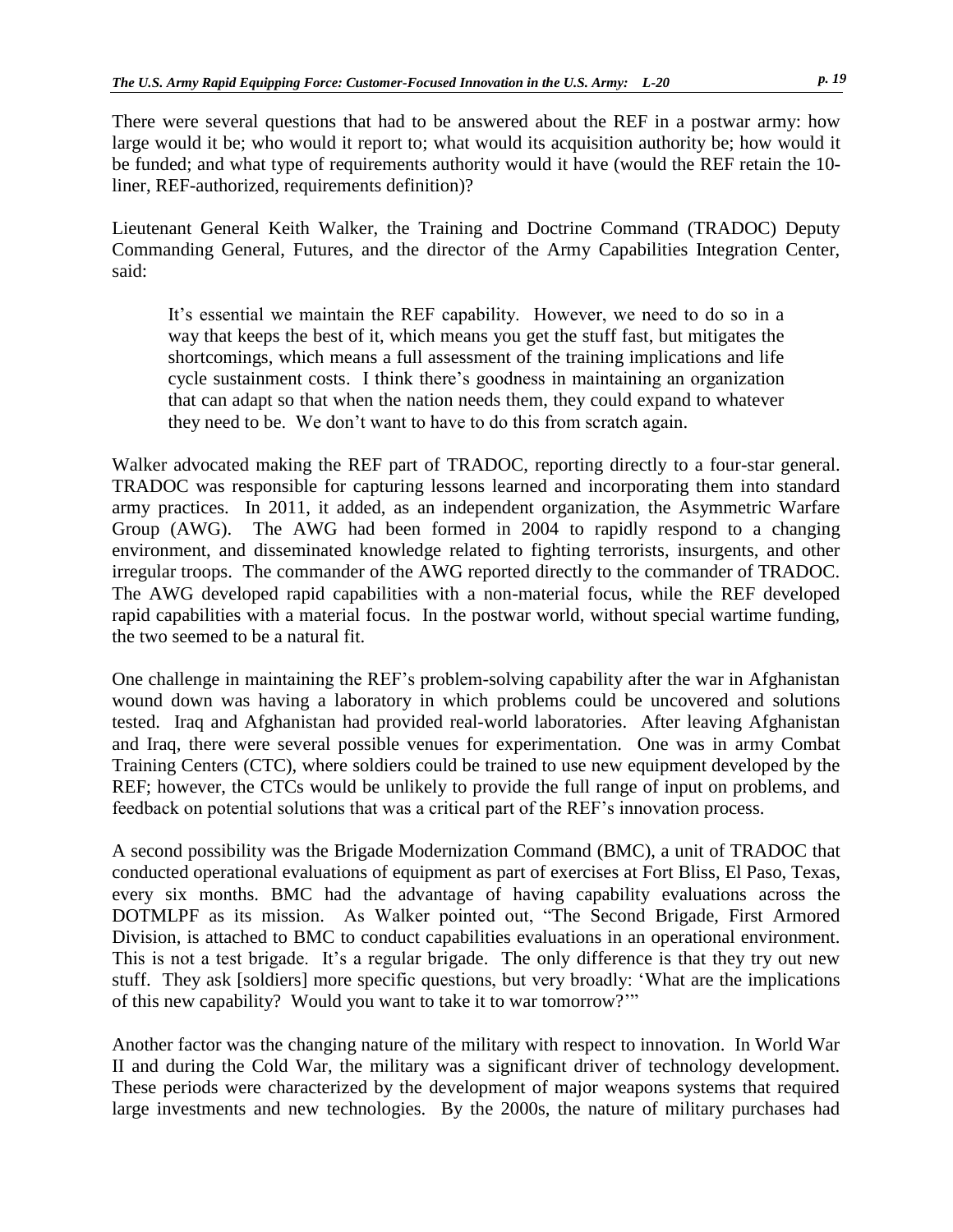shifted. There was still a need for fighter jets, armored vehicles, and other expensive equipment that had no civilian use. Innovation for this equipment would continue to be driven by military requirements. However, the military was increasingly relying on communications, computer, and networking technologies, where military needs were just a small segment of the overall market, and innovation was driven by commercial demand. As Markowitz observed:

A more strategic question for army acquisition or DOD is how much are we an innovator of technology versus an innovator of available technology that's coming from the private sector? I think that that mix is changing and we are slow to realize it. And I think REF is the best example, because it never developed a piece of technology. [It innovated solutions by adapting existing technology.]

Newell was adamant that the REF was essential to the future army. He noted that "combat development is done in combat. Who's in combat in 2015? [Special operations forces] guys still in Afghanistan. SOF guys in Africa. SOF guys in the Pacific. Regionally aligned forces… REF has been working with [Special Operations Command] more and more as the conventional guys draw down."<sup>25</sup> He continued, saying "Other people can do what the REF does, but virtually no one can do it the way the REF does it at the forward edge of the battlefield. The [mobile] labs become the focal point."

#### **STUDY QUESTIONS**

- 1. What REF capabilities should the army should preserve or expand as it transitions to peacetime?
- 2. What is the most effective way to preserve or expand these capabilities?
- 3. How can the army scale the lessons learned from the REF? What obstacles does it face in scaling these lessons, and how can these be overcome?

<sup>25</sup> Paul McLeary, "Rapid Equipping Force Shifts Focus to Postwar," *Army Times*, June 20, 2013.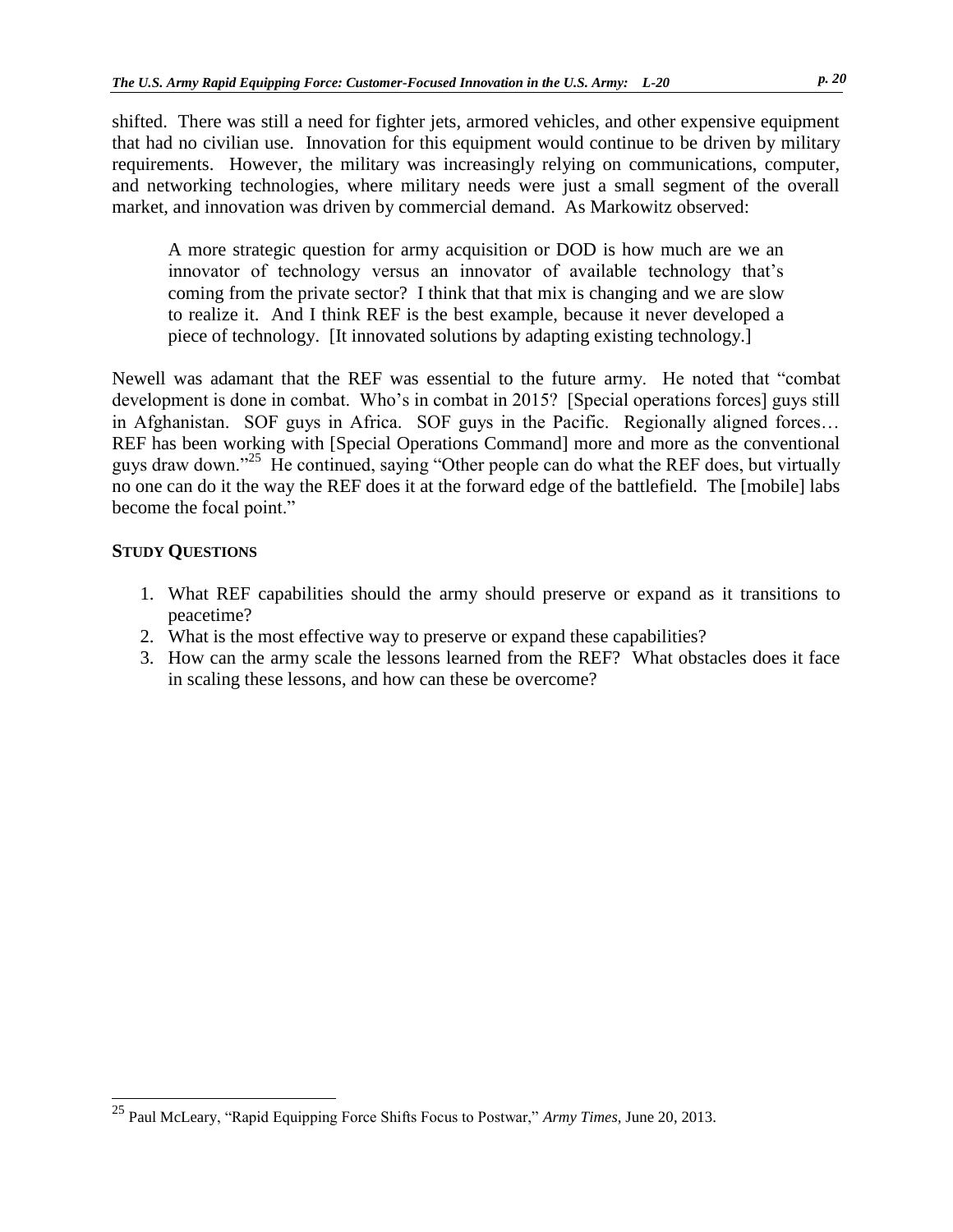## **Exhibit 1 Glossary**

The following are used in both the text and exhibits.

AAE: Army Acquisition Executive ACA: Army Component Commands ACQ: Acquisition ASA(ALT): Assistant Secretary of the Army for Acquisition, Logistics and Technology BMC: Brigade Modernization Command COP: Combat Outpost COTS: Commercial Off-the-Shelf CTC: Combat Training Center DAG3: Department of the Army, G3 (leads operations synchronization within the Army) DARPA: Defense Advanced Research Projects Agency DOTMLPF: Doctrine, Organization, Training, Materiel, Leadership, Personnel, Facilities ECP: Entry Control Point (checkpoint) G3/5/7: Operations (at division or higher level) GOTS: Government Off-the-Shelf IED: Improvised Explosive Device ISR: Intelligence, Surveillance, Reconnaissance JCIDS: Joint Capabilities Integration Development System JIEDDO: Joint IED Defeat Organization MDA: Milestone Decision Authority MRAP: Mine-Resistant Ambush Protected [armored vehicle] MTOE: Modified Table of Organization Equipment MTBI: Mild Traumatic Brain Injury NCO: Non-Commissioned Officer OCO: Overseas Contingency Operations OE: Operating Environment OMA: Operations and Maintenance, Army ONS: Operational Needs Statement OPA: Other Procurement, Army (funds purchase of single items of less than \$250,000) PB: Patrol Base PM: Program Manager RDTE: Research, Development, Test, and Evaluation REF: Rapid Equipping Force RIPL: REF Integrated Priority List RIRS: Rapid Integration of Robot Systems (the predecessor of the REF) RPG: Rocket Propelled Grenade S1: Personnel (at battalion and brigade level) S2: Intelligence (at battalion and brigade level) S3: Operations and Training (at battalion and brigade level) S4: Supply/Logistics (at battalion and brigade level) SAF: Small Arms Fire SOF: Special Operations Forces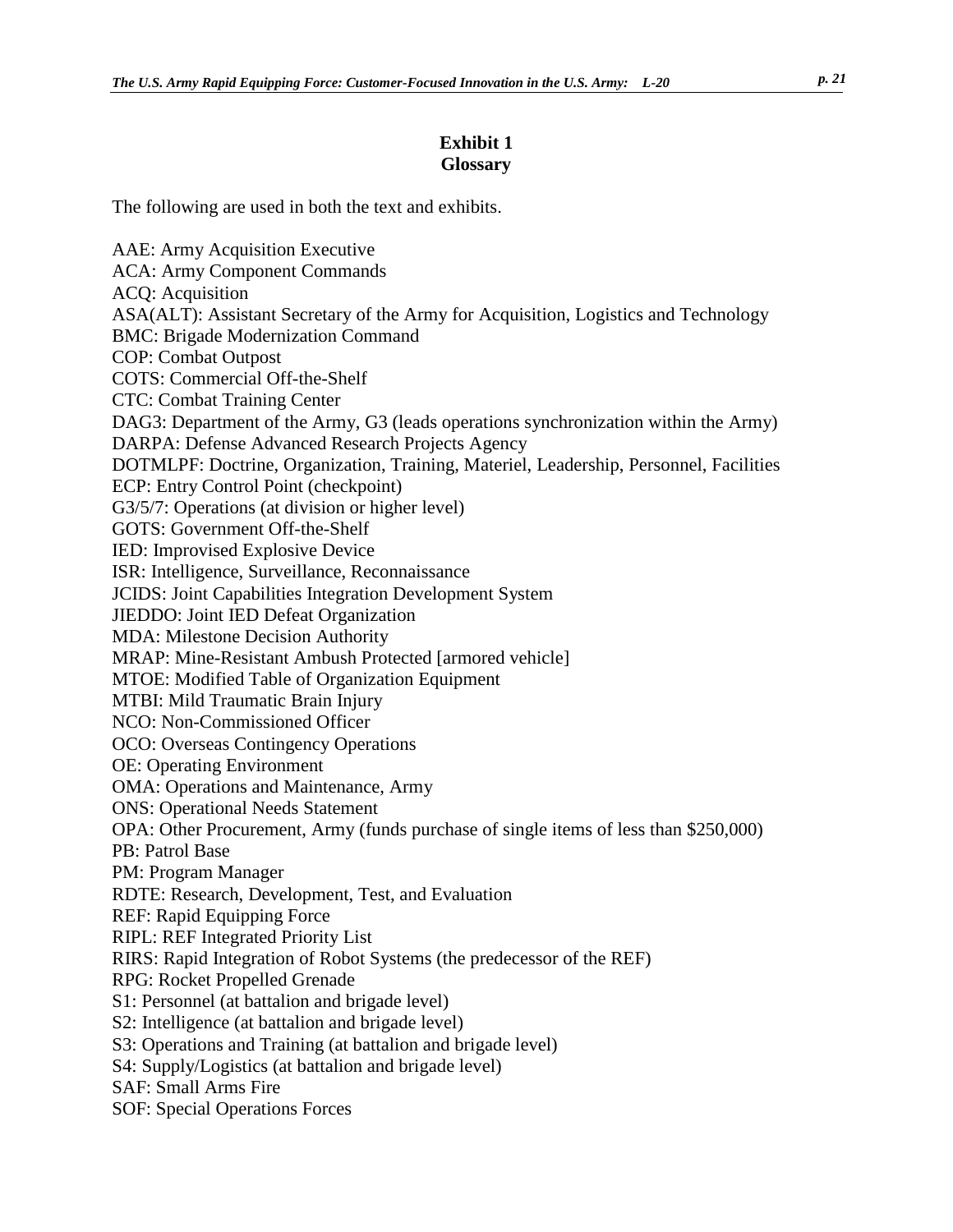TRADOC: Training and Doctrine Command VCSA: Vice Chief of Staff of the Army

#### **General Officer Ranks**

Brig. Gen. – Brigadier General (one star)

Maj. Gen. – Major General (two stars)

Lt. Gen. – Lieutenant General (three stars)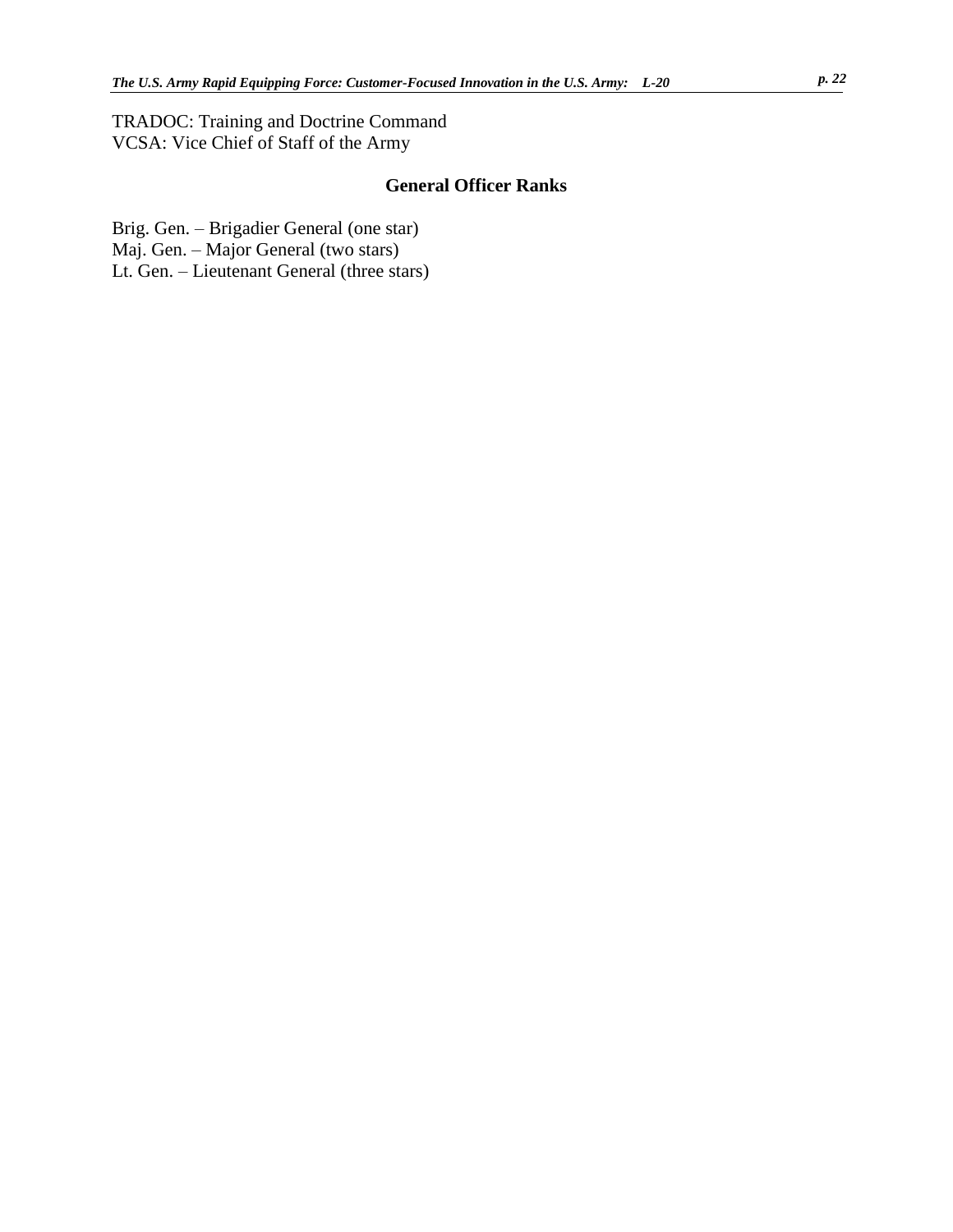# **Exhibit 2 The REF Mission**

The following slide describes the REF's mission to "equip, insert, assess," as interpreted by Newell in 2013.



**REF Functions** 

The US. Army Rapid Equipping Force (REF) was established in 2003 to combine and integrate functions that cross several Army staff elements and Army Component Commands (ACC) for the purpose of accelerating material solutions and technology insertion to forces committed in the Global War on Terror. In 2005, the CSA further refined REF's mission to include the following three broad functions.

1. Provide the Army's rapid response capability to develop, prototype, acquire and integrate commercial and government off-the-shelf solutions to meet urgent combat requirements for deployed forces. "The Army's Insurance Policy"

2. Develop and insert selected future force technologies, capabilities and surrogate material solutions into committed, deploying and transformational forces for operational evaluation, assessment and spiral development. "Direct support to ARCIC, BMC, MBL"

3. Plan and execute assessments and studies of Army practices and issues concerning operational needs, desired future force capabilities and relevant Army business practices to provide feedback to Senior Army Leaders "Cross-domain firefighting"

Source: Newell slide presentation dated February 13, 2013, provided by e-mail.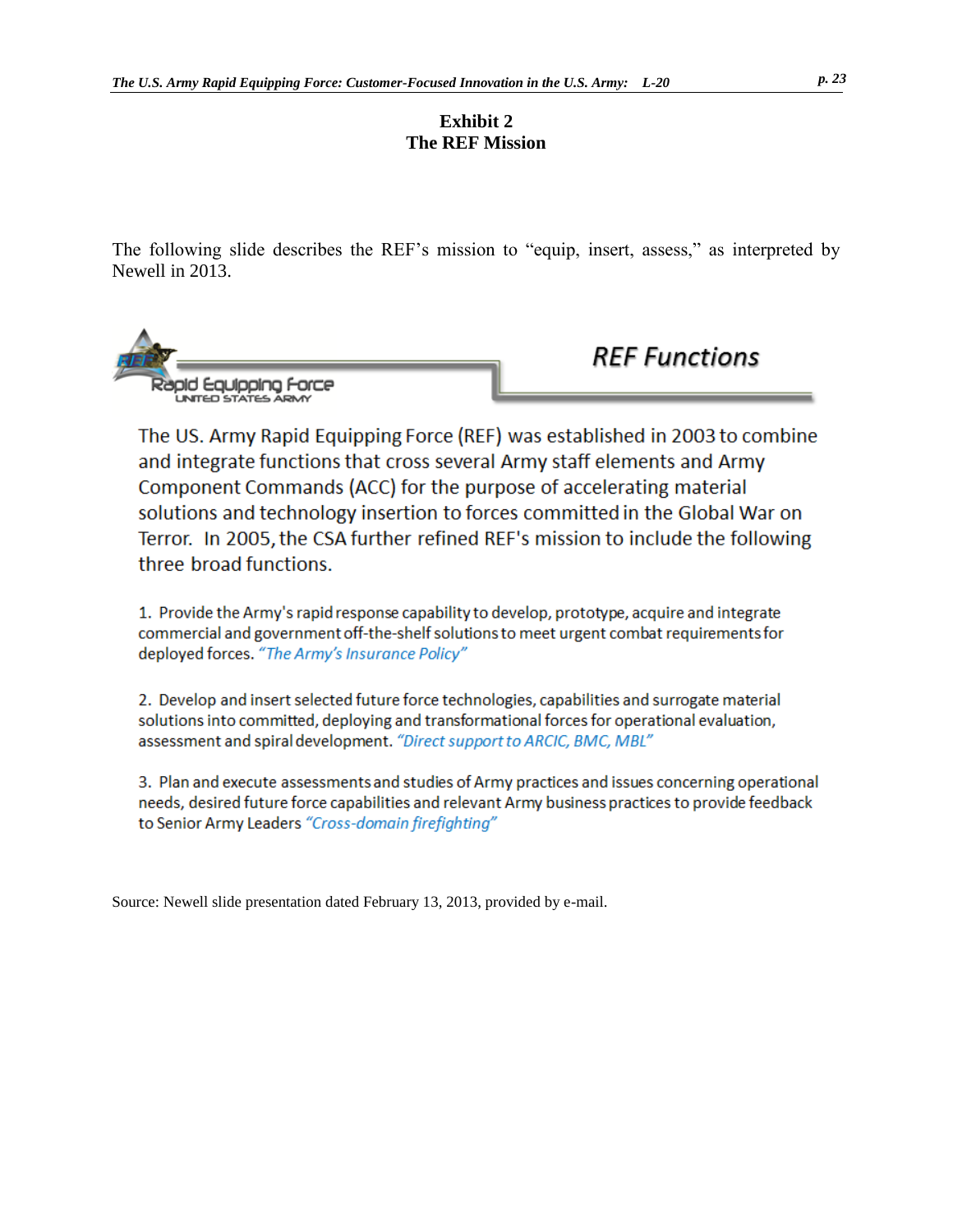## **Exhibit 3 The REF Ten-Liner**

One of the powerful tools of the REF was the "10-liner," a simplified requirements definition document. Once approved by the REF director, the 10-liner became an official acquisition requirement. This replaced a detailed Joint Capabilities Integration Development System (JCIDS) process in the conventional acquisition procedure, which could take a year or more to develop.

The 10-liner consisted of the following items:  $26$ 

- Problem
- Justification
- System characteristics
- Operational concept
- Organizational concept
- Procurement objective
- Support requirements
- Availability

- Recommendation
- Coordination accomplished

<sup>&</sup>lt;sup>26</sup> "Report of the Defense Science Board Task Force on the Fulfillment of Urgent Operational Needs," Office of the Under Secretary of Defense for Acquisition, Technology, and Logistics, July 2009, p. 13, <http://www.acq.osd.mil/dsb/reports/ADA503382.pdf> (accessed September 20, 2013).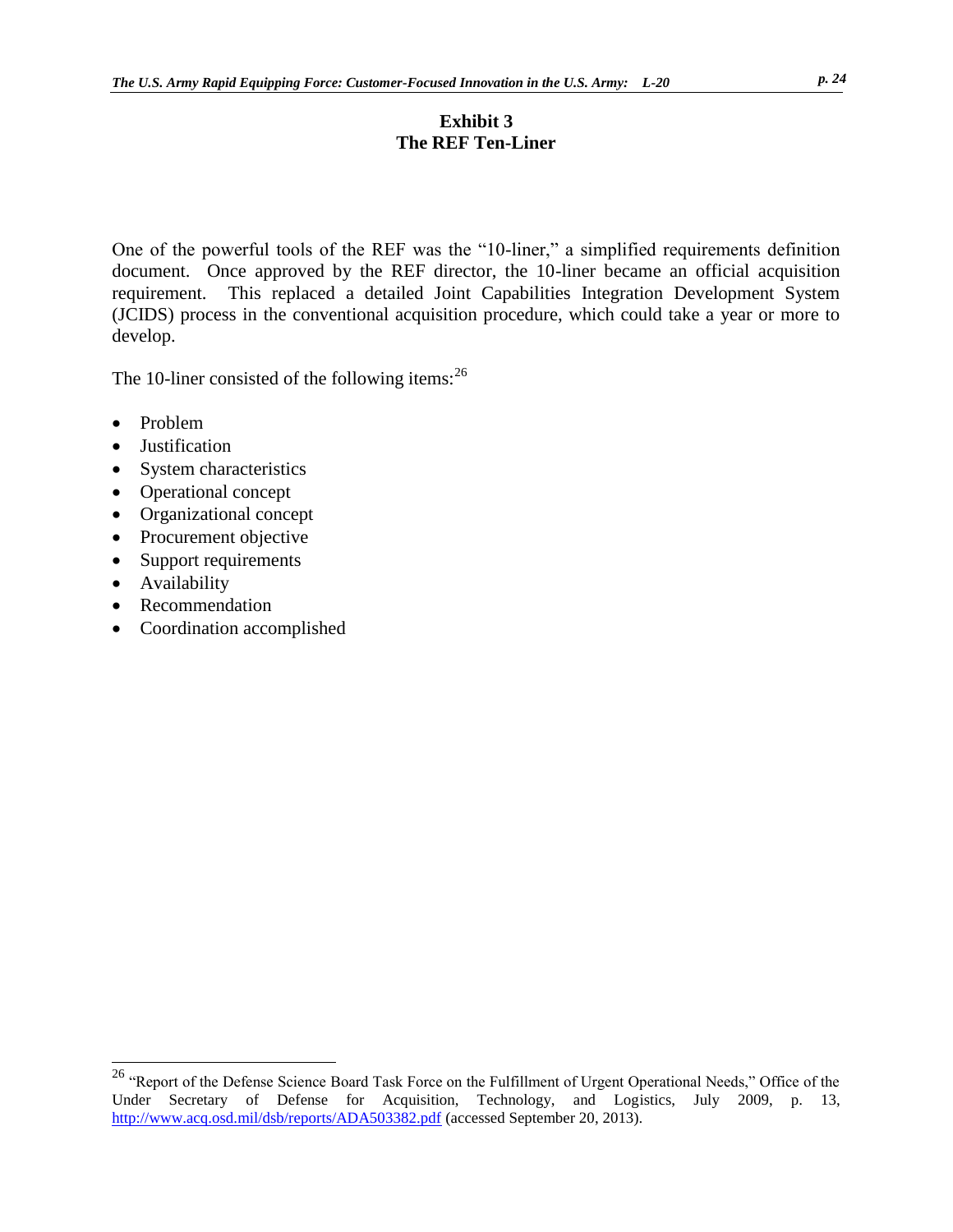**Exhibit 4 REF Organization**

(See Exhibit 5 for larger view of Integrated Processes diagram.)



Source: Newell slide presentation, February 13, 2013.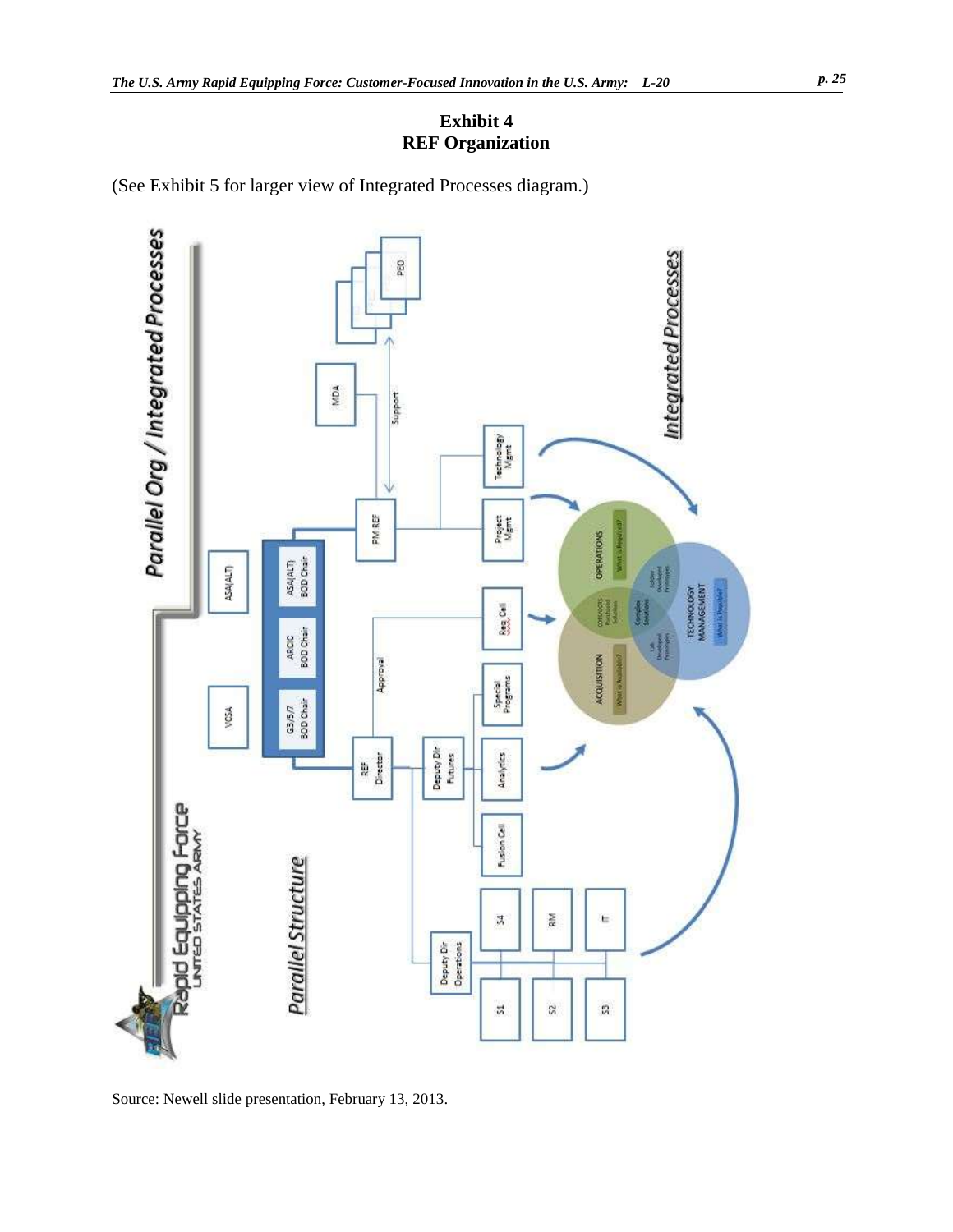**Exhibit 5 The Rapid Equipping Paradigm**



Source: Newell Presentation, February 13, 2013.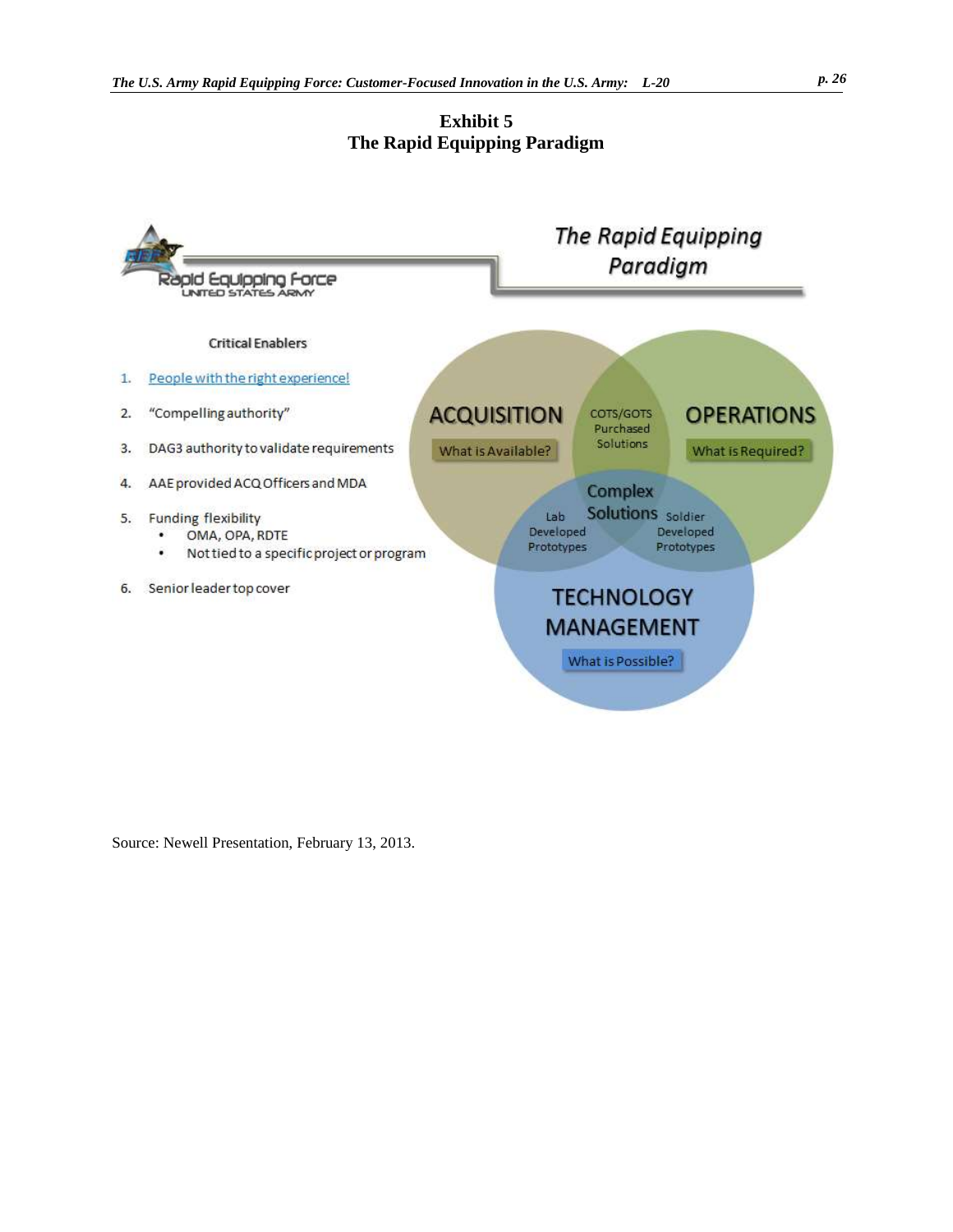**Exhibit 6 Challenges and Timelines for Army Problems and Solutions**



Source: Newell slide presentation, February 13, 2013.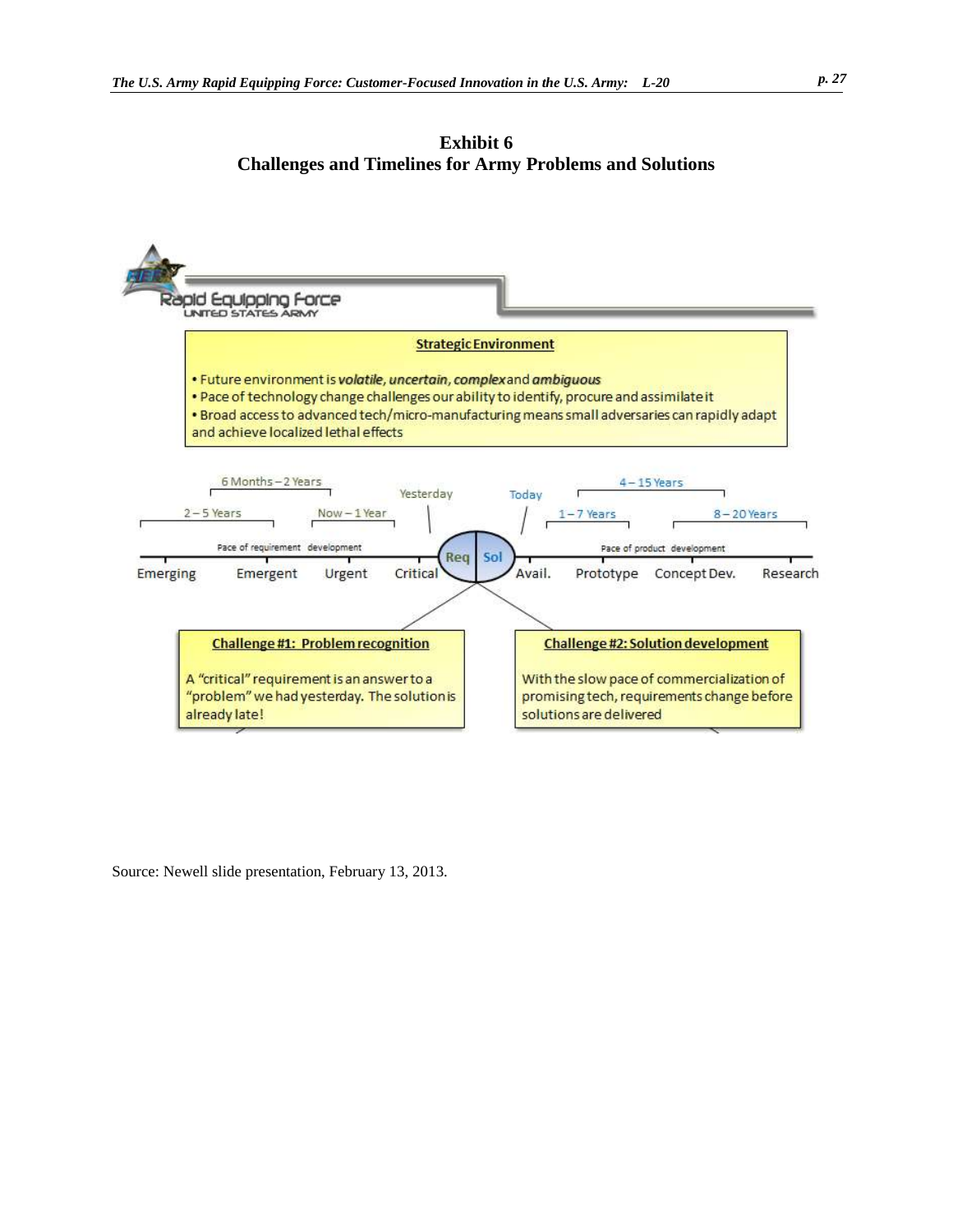## **Exhibit 7 REF Integrated Priority List**

Newell initiated the REF Integrated Priority List, identifying important areas of focus, and enabling coordination of solutions.



Source: Newell slide presentation, February 13, 2013.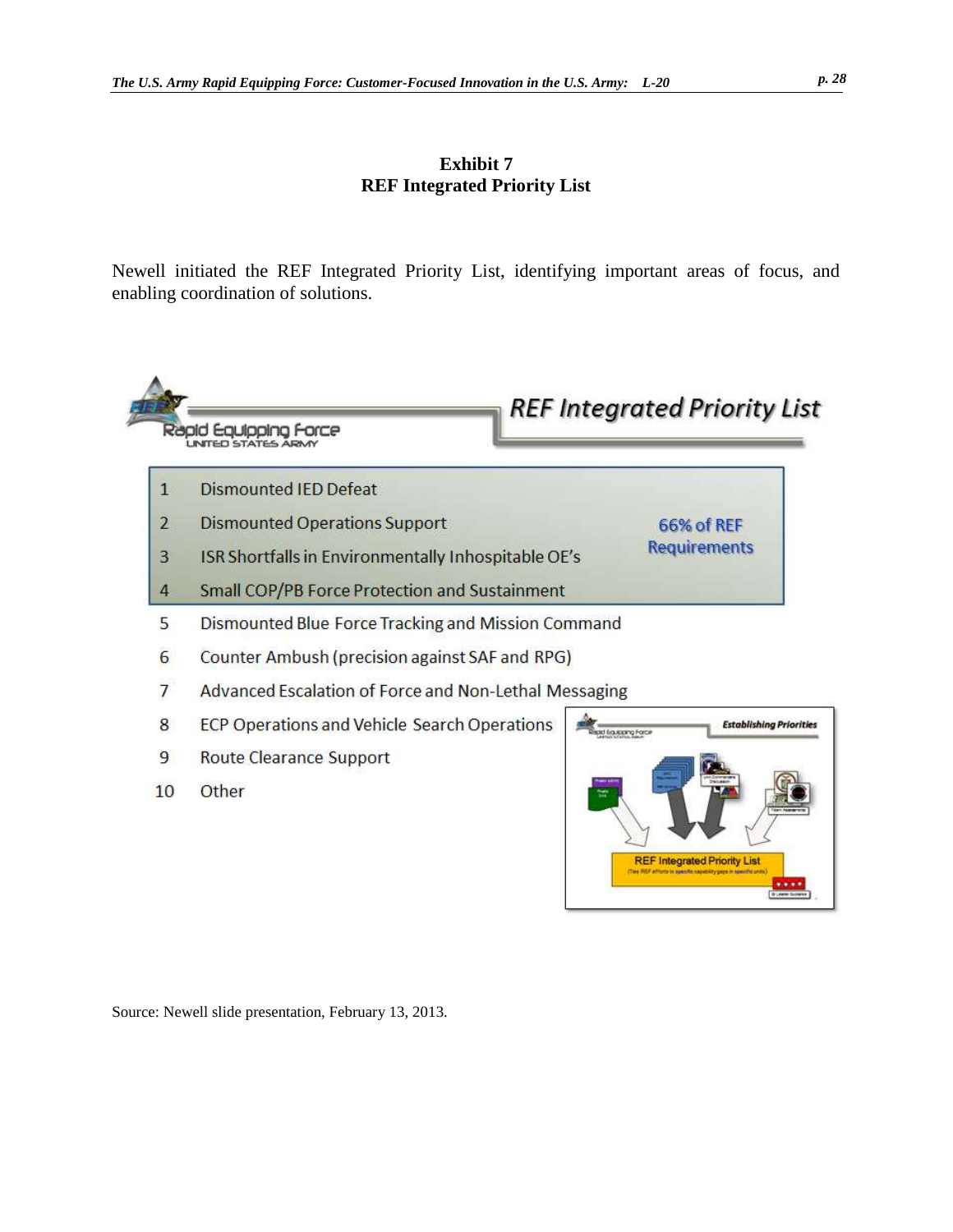# **Exhibit 8 Selected REF Solutions**

A few of the thousands of solutions developed by the REF include:

- PackBot: Portable robot for clearing caves.
- SUGV (Small unmanned ground vehicle): Lightweight, rugged robot with a camera mounted on an arm for intelligence, surveillance, and reconnaissance mission. SUGV can climb stairs, and enter dangerous locations. (1)
- Sand Flea: Lightweight robot that can leap up to 8 meters (26 feet) to investigate rooftops, inside buildings, or jump over walls. (1)
- Minotaur: Robot that detects and clears IEDs. (1)
- IBESS (Integrated Blast Effect Sensor System): Sensors worn by soldiers and mounted in vehicles to collect data that can be used to improve future designs and evaluate long-term health impacts of explosions. (1)
- Valve stem covers: Prevent tire deflation when traversing rough terrain. (2)
- Wallboard panels that improved insulation and decreased energy use in remote outposts. (3)
- Hybrid power system that stores excess electricity generation in batteries, reducing generator fuel consumption at small outposts. (3)
- Solar array for power generation. (3)
- Wellcam video system for searching wells. (4)
- Lock Shims: lock picking devices so that soldiers could enter buildings to conduct searches without breaking the door. (4)
- $\bullet$  Hand-held thermal viewer. (4)
- Electronic countermeasures for HumVees, to jam frequencies monitored by enemies. (4)
- Strobe/laser to force approaching drivers to stop at checkpoints. (5)
- Small Tactical Multi-Payload Aerostat System: Portable aerial balloon that can be used for 24-hour surveillance, replacing the need for helicopter operations. (6)
- Mine Hound and Gizmo: Hand-held IED detectors. (7)
- Man Portable Line Charge: Lightweight, rocket launched explosive line for clearing mined or trip-wire explosives. (8)

Sources:

- 1. REF Website [\(http://www.ref.army.mil/portal/challenge.html,](http://www.ref.army.mil/portal/challenge.html) accessed September 25, 2013).
- 2. VanGerpen, loc. cit.
- 3. Zabarenko, loc. cit.
- 4. Heike Hasenauer, "Faster Equipping of U.S. Forces," Soldiers Magazine, August 23, 2005, <http://www.ref.army.mil/pdfs/FasterEquippingofUSForces.pdf> (accessed April 10, 2013).
- 5. Mario Loyola, "MacGuyvers in the Desert," *National Review*," October 15, 2007.
- 6. Alison Sanders, "U.S. Army Rapid Equipping Force Looks to Small Business Innovation in Aerostat Technology, Department of the Army Office of Small Business website, [http://www.sellingtoarmy.info/content/us-army-rapid-equipping-force-looks-small-business-innovation](http://www.sellingtoarmy.info/content/us-army-rapid-equipping-force-looks-small-business-innovation-aerostat-technology)[aerostat-technology](http://www.sellingtoarmy.info/content/us-army-rapid-equipping-force-looks-small-business-innovation-aerostat-technology) (accessed September 25, 2013).
- 7. Sgt. Christopher McCullough, "Counter-IED Teams Locate Roadside Bombs Using 'Metal Detectors on Steroids," U.S. Army Website, July 6, 2012,<http://www.army.mil/article/83170/> (accessed September 25, 2013).
- 8. Spc. John G. Martinez, "SecArmy Commends REF on Innovative Solutions," U.S. Army Website, January 15, 2013, [http://www.army.mil/article/94347/SecArmy\\_commends\\_REF\\_on\\_innovative\\_solutions/](http://www.army.mil/article/94347/SecArmy_commends_REF_on_innovative_solutions/) (accessed September 25, 2013).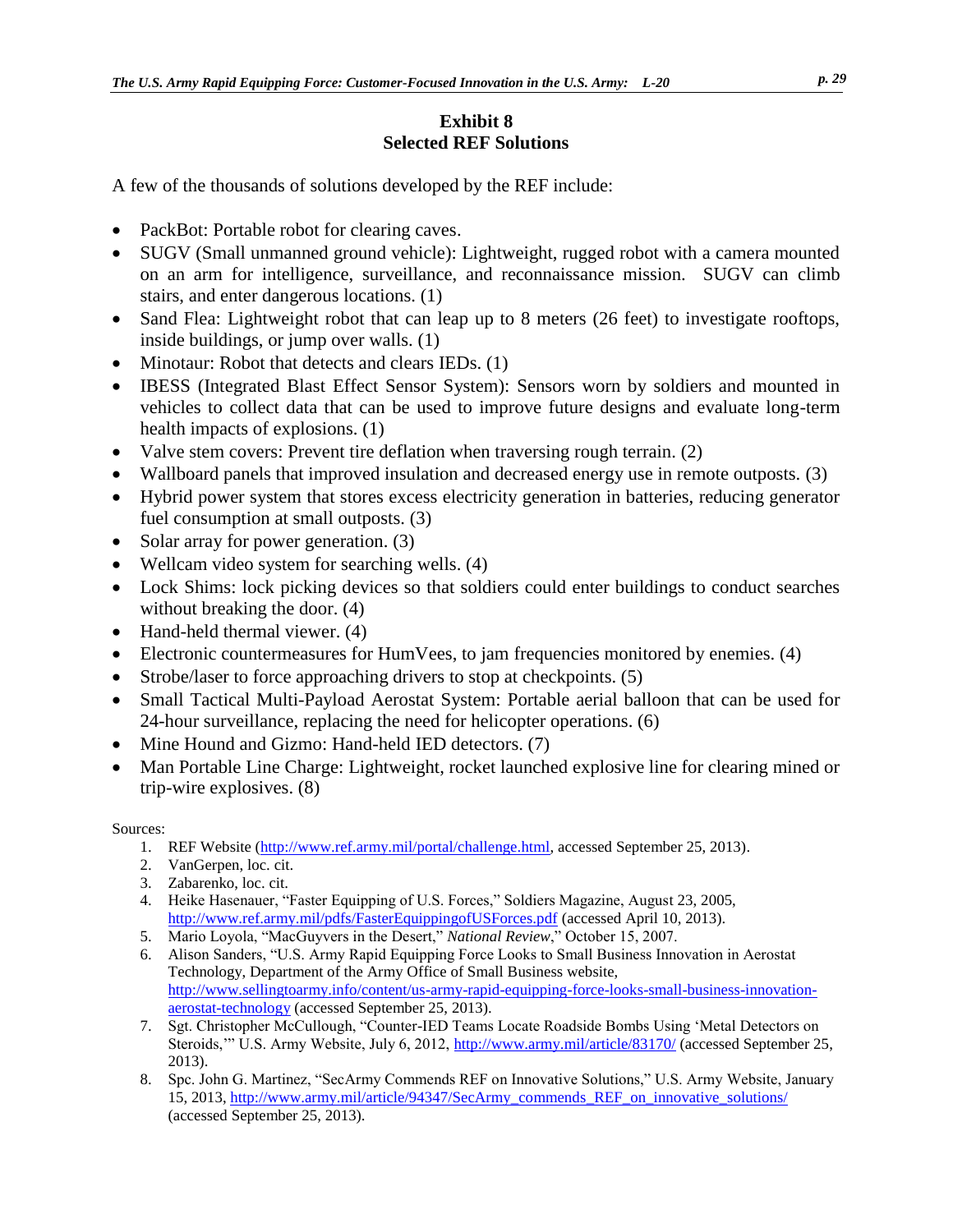



- Collaborative, transparent and *inclusive* of different opinions. Partnerships built outside REF focused on specific problems
- Married to the problem, not any proposed solution...*invest to better* understand the problem, then don't let it go until the user says its solved
- Negotiate performance and cost, not time to deliver. Incremental development used to improve performance and reduce cost. Refine emerging requirements and potential solutions before the Army makes a major investment
- Lean forward
	- With Soldiers to better *anticipate* their problems
	- With Industry to better *understand* what's available
	- With Academia to better *predict* what's possible

Source: Newell slide presentation, February 13, 2013.